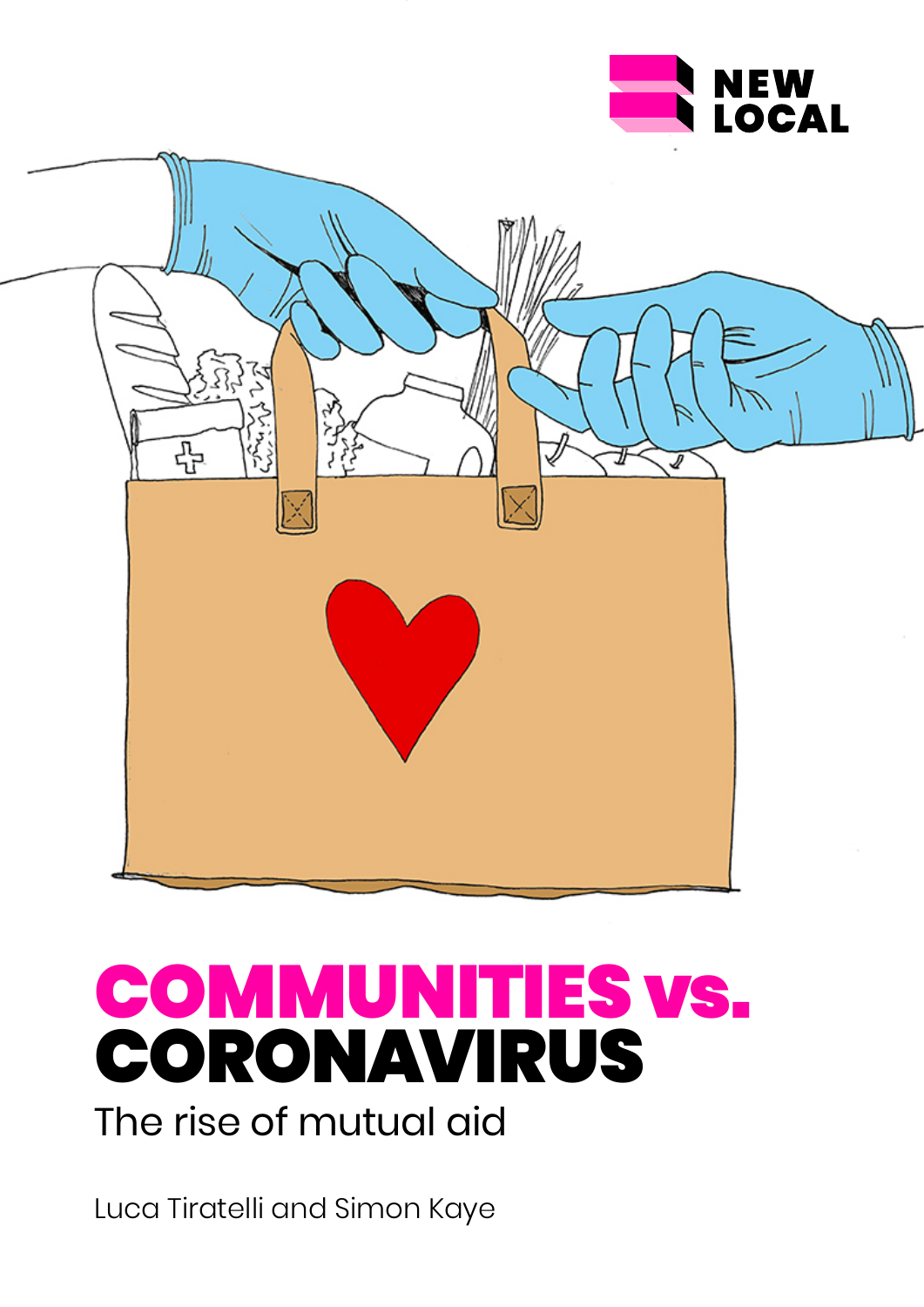New Local (formerly the New Local Government Network) is an independent think tank and network with a mission to transform public services and unlock community power.

© New Local July 2020 All rights reserved Published by New Local

Tel 020 7148 4601 Email info@newlocal.org.uk www.newlocal.org.uk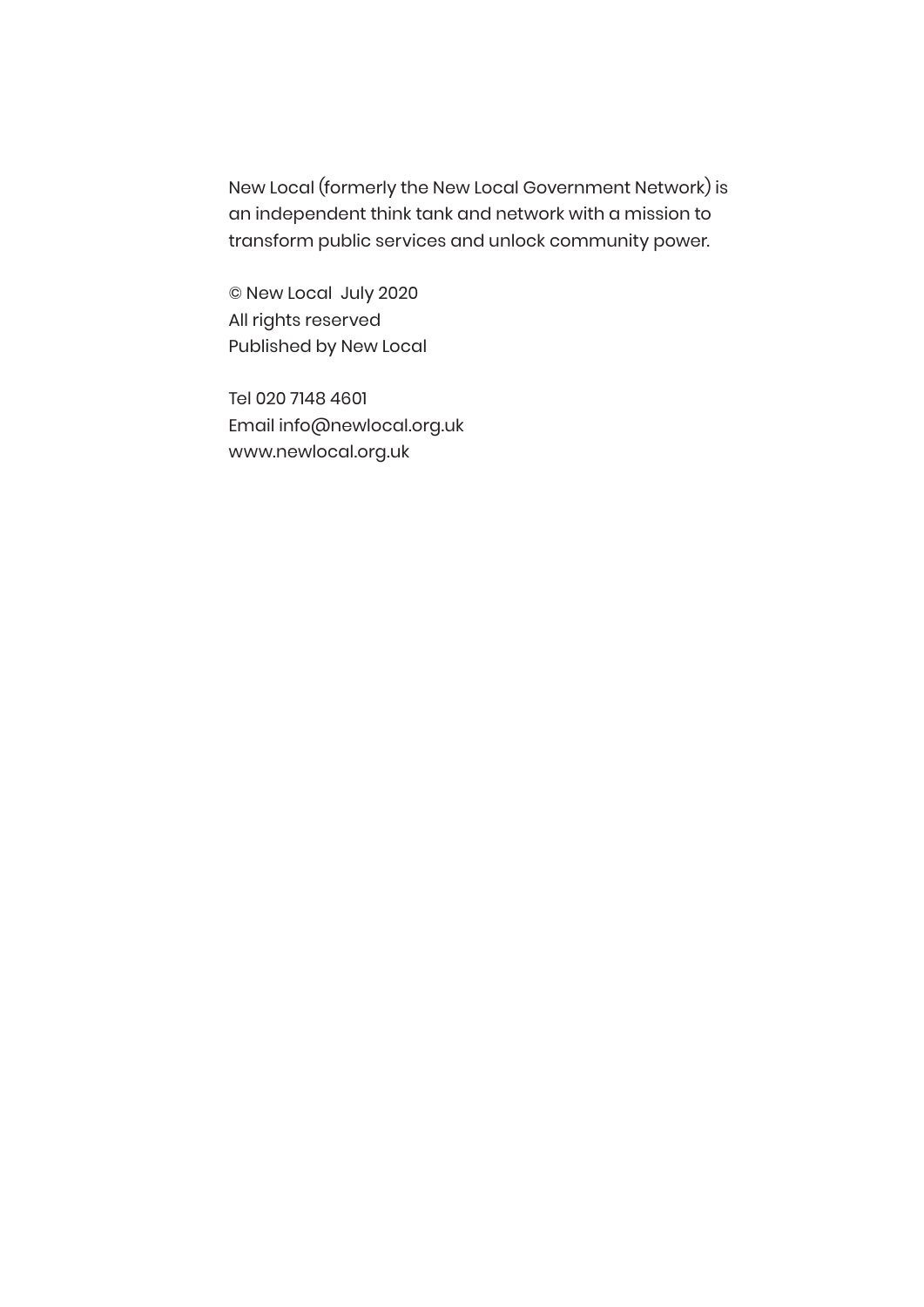# **CONTENTS**

| <b>ACKNOWLEDGEMENTS</b>                                           | 4       |
|-------------------------------------------------------------------|---------|
| <b>FOREWORD</b>                                                   | 5       |
| <b>EXECUTIVE SUMMARY</b>                                          | 7       |
| <b>INTRODUCTION</b>                                               | 10      |
| <b>HOW DO MUTUAL AID GROUPS FORM?</b>                             | 13      |
| <b>WHAT DO MUTUAL AID GROUPS DO IN PRACTICE?</b>                  | $17 \,$ |
| <b>HOW DO MUTUAL AID GROUPS INTERACT</b><br><b>WITH COUNCILS?</b> | 22      |
| <b>WHAT CAN WE LEARN FROM THE MUTUAL</b><br><b>AID GROUPS?</b>    | 28      |
| THE FUTURE OF MUTUAL AID GROUPS IN THE UK                         | 32      |
| <b>CONCLUSION</b>                                                 | 34      |
| <b>APPENDIX: METHODS</b>                                          | 35      |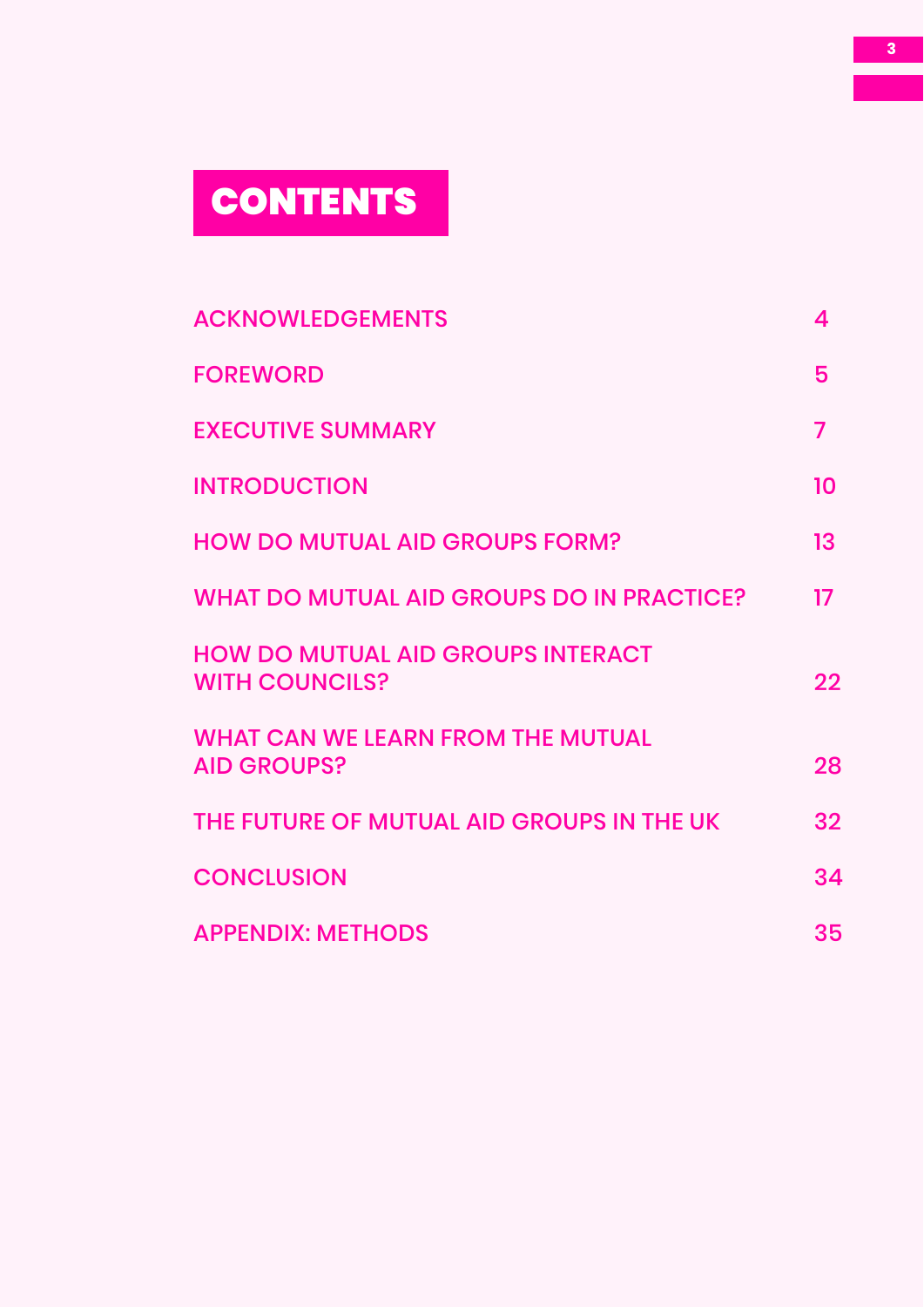## <span id="page-3-0"></span>ACKNOWLEDGEMENTS

**The ideas and impetus for this report come from a range of people and organisations, for whose contribution we are immensely grateful. In particular, we would like to thank those who took part in interviews during the research phase of this project, and to those in NLGN's network who helped us think things through.** 

Many colleagues at NLGN have played a role in ensuring this report came together. Special thanks must go to Adam Lent, Jessica Studdert, Katy Oglethorpe, Grace Pollard, Charlotte Morgan, Pawda Tjoa, Vivek Bhardwaj, Katy Evans, Francesca Besana, Rich Nelmes and Jane Swindley.

Any remaining errors or omissions are those of the authors alone.

**Luca Tiratelli** and **Simon Kaye New Local**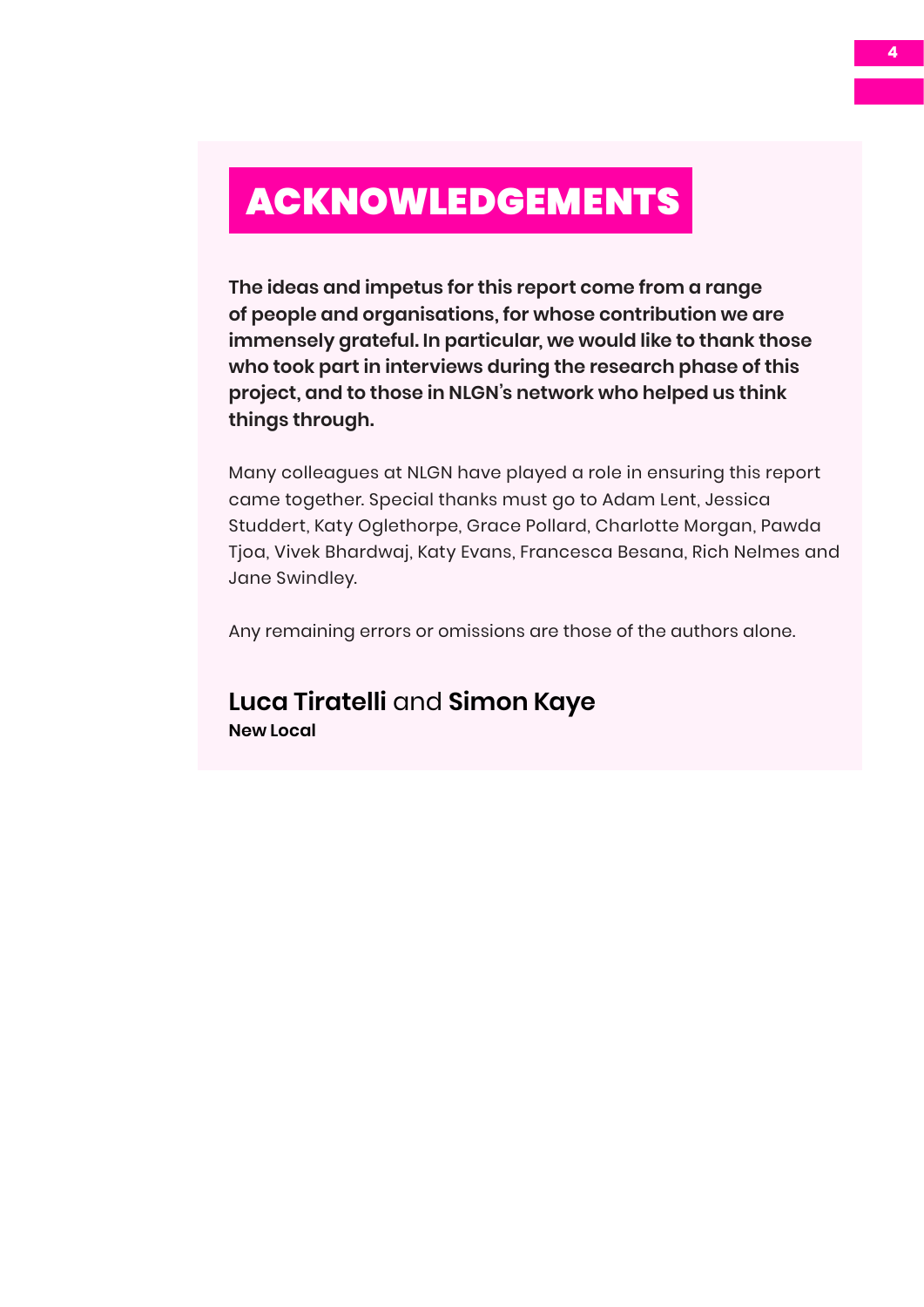## <span id="page-4-0"></span>FOREWORD

**This report addresses a key aspect of the nation's response to COVID-19: the hyper-local, spontaneous efforts of communities. These efforts do not reflect the traditional 'helper and helped' relationship, which prevails in public services and the formal charity sector. They obey the deeper obligations of mutualism: free citizens combining to protect their communities, and the most vulnerable, against a threat to all.** 

The work of Mutual Aid groups during the lockdown may not look very different from traditional charity or public service – in both cases, people with more assets are generally helping people with fewer - but the spirit behind it is very different. 'Ordinary' people, not just those usually active in their town and village life, have stepped forward in astonishing numbers. Neighbourhoods have become more than geographies, but active social webs, linked by new connections and reciprocal dependencies.

The essential finding of the crisis, detailed in this report, is that there exists a great reservoir of latent goodwill and community spirit which can translate into actual capability in times of crisis.

The question is – is it only available in a crisis? Do we only get Mutual Aid when people have stopped going to work (is the Government's natural and proper focus, to get the economy moving and people taking up jobs, a threat to community spirit and social action)? And will people step forward for 'business as usual' social support – the complicated business of improving ordinary community life – once the emergency has passed?

While we cannot answer these questions yet, this report makes useful recommendations about how to sustain – or repeat if lockdown happens again - the Mutual Aid we have seen in recent months. Partly because the dynamic is more fully one of equals, Mutual Aid does not require the same degree of management and safeguarding that are thought necessary when there is more potential for abuse of power. Therefore we urgently need to dismantle bureaucratic barriers to voluntary action and trust people more.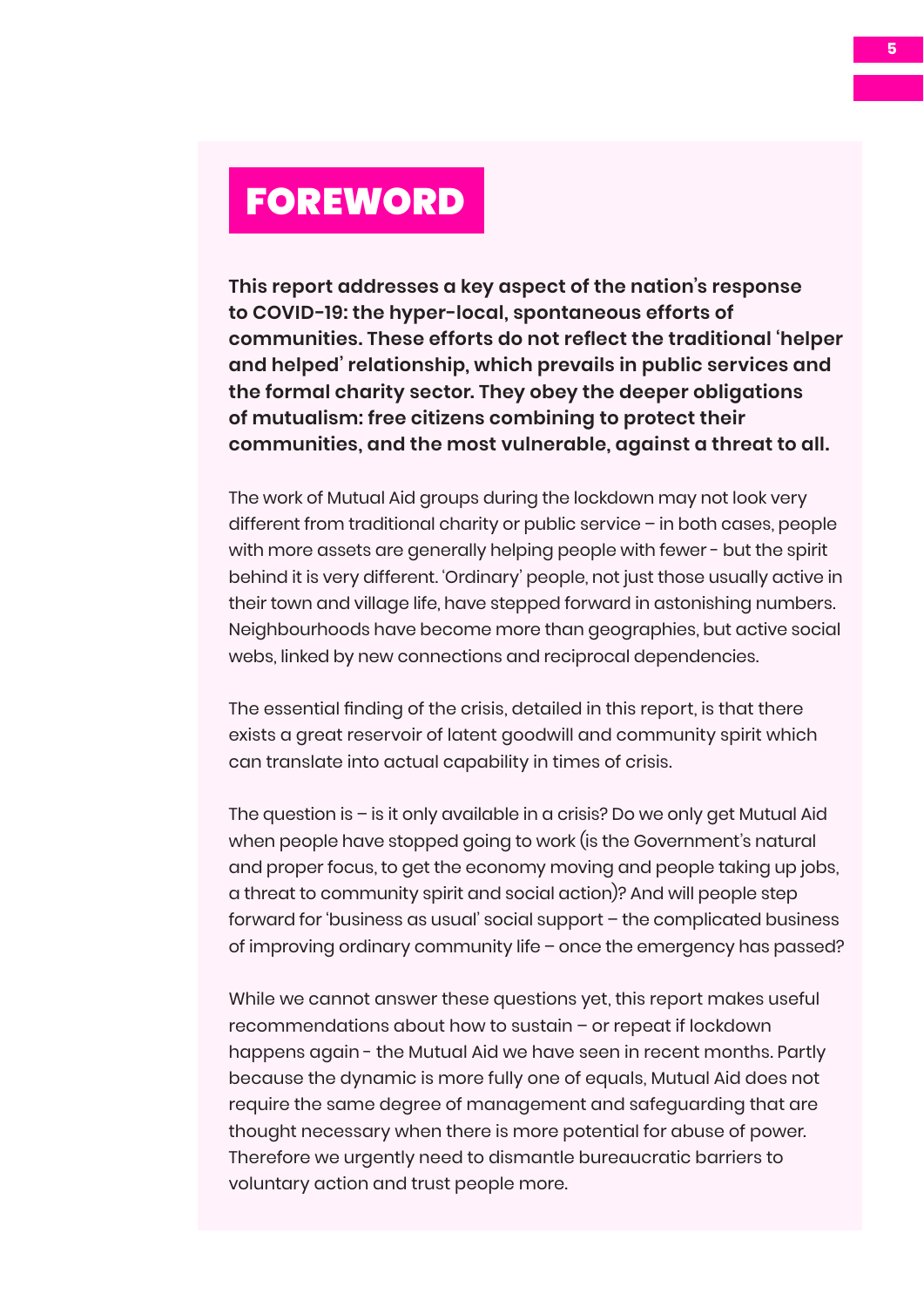That said, I am pleased that the authors highlight the necessary role of local government. The temptation to cut councils out is strong, especially where they have hampered the mutual effort. And indeed we must not insist that every voluntary initiative should be registered or somehow routed through the council. But if we want to make Mutual Aid more of the default position; a central part of the way society is organised, we need to integrate it more with local public services and democratic systems. But the onus of change is on councils, not communities, to accommodate the idiosyncratic and uneven patterns of Mutual Aid into its systems.

We need a new recognition by national and local government of the latent capability of communities; and an expectation - incentivised and even mandated by policy that practice must make use of this capability. This report provides vital evidence of the opportunity and helps point the way to a better model.

**Danny Kruger MP for Devizes**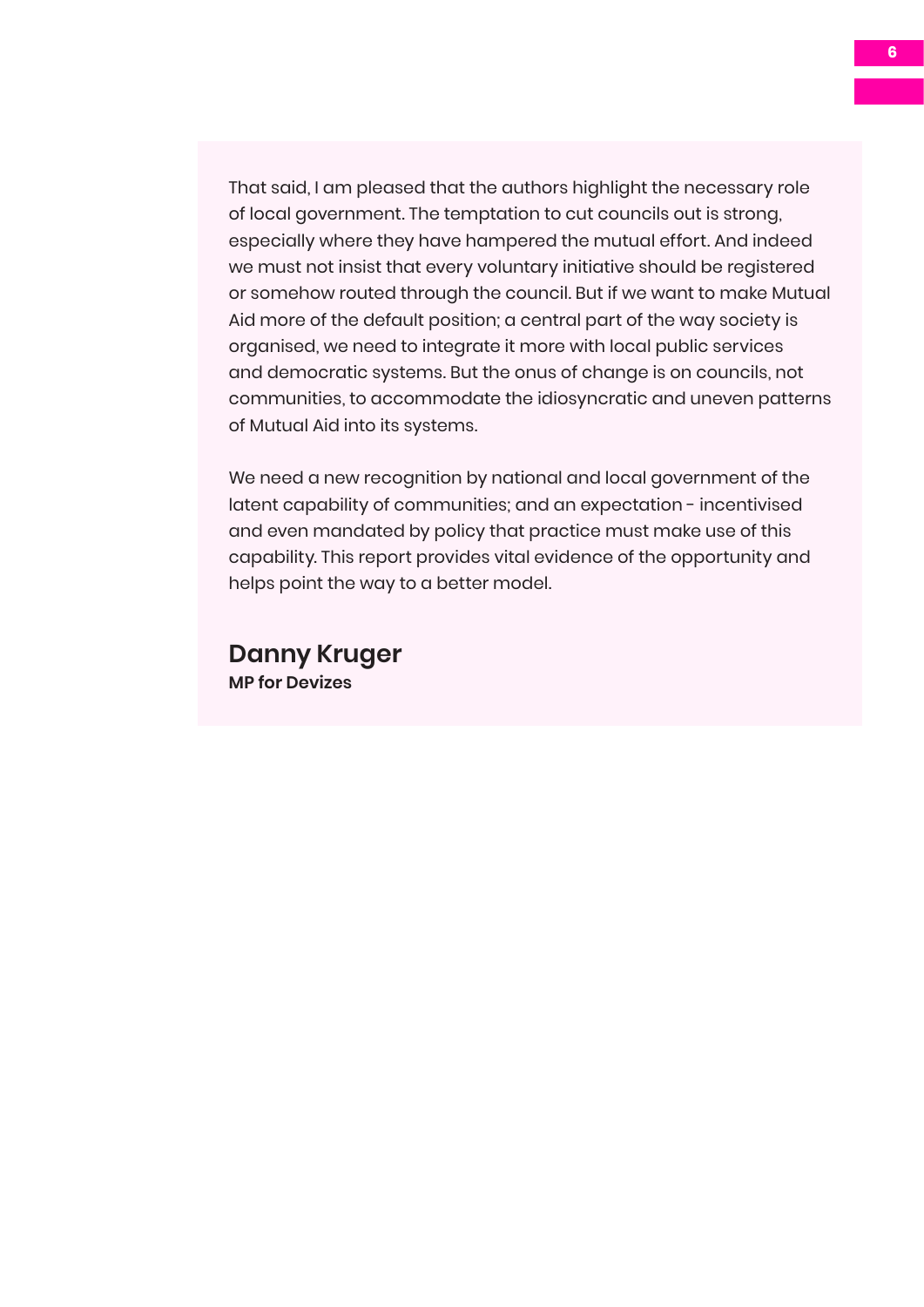## <span id="page-6-0"></span>EXECUTIVE SUMMARY

**The COVID-19 pandemic has led to tens of thousands of people losing their lives in the UK, stretched the capacity of public services, altered everyday life for millions, and ground our economy down to a standstill. Yet the public response to the crisis also inspires hope.** 

Thousands of spontaneous Mutual Aid groups have emerged to support the most vulnerable people in our society. These groups have been supplying food and medicine, connecting with people who feel isolated, and organising community resources for the benefit of all. In many cases they have been able to reach people more quickly than traditional public services and help them with a wider variety of needs. In this way, the Mutual Aid phenomenon is a powerful demonstration of 'community power'.

Based on conversations with people working both in and alongside Mutual Aid groups, this report shines a light on the movement, revealing how it has worked in practice and uncovering lessons for the public sector.

Our research has found that while the Mutual Aid phenomenon has emerged across the country and in all kinds of varied communities, it has been significantly assisted by access to digital infrastructure and to social capital. On this latter point, the furlough scheme has been a major driver of participation.

In terms of the activities they are engaged with, groups are engaging in a much wider variety of activities than popular media has suggested. From their origins in picking up shopping and medicine for people, many of these groups are now expanding into work aimed at combatting things like loneliness or financial stress. They have been immensely successful in these endeavours, and that has been enabled chiefly by their ability to work flexibly, responsively and in a personcentred manner.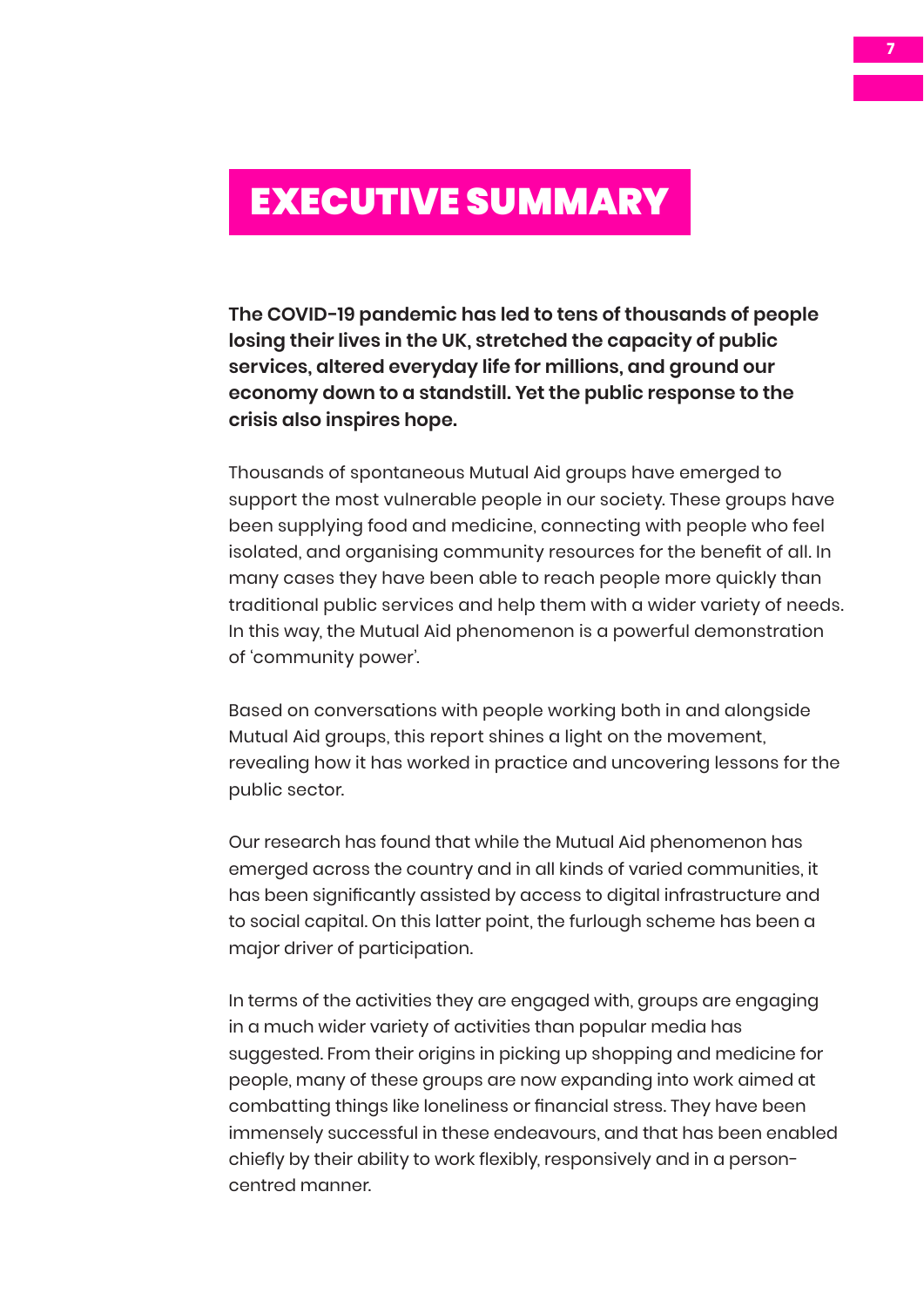Yet Mutual Aid groups have faced various challenges in their work: particularly relating to how best to structure themselves, and in terms of managing the morale and conduct of their members. Another area that has proved challenging for some groups has been managing their relationships with local government. Some councils have been inclined to micromanage groups, while at the other extreme, others have demonstrated a lack of interest and support: neither stance has been conducive to their success.

Examples of positive relationships between groups and councils do exist, however. These tend to be characterised by a facilitative approach on the part of local government, aimed at creating the space, and offering the operational support needed, for groups to flourish.

Drawing on these findings, this report offers the following key lessons:

- **1. Mutual Aid groups have been crucial to our society's COVID-19 response.** These groups were not 'nice to have' – they provided essential support to vulnerable people and prevented further negative outcomes emerging from the crisis.
- **2. Mutual Aid groups illustrate the wider potential of community power.** These groups represent a case study in the potential of community-led movements. With the concept of reciprocity at their heart, they offer an alternative to traditional, more paternalistic public service relationships.
- **3. Mutual Aid groups reveal the importance of the attitude of local government.** Local government has significant 'make-orbreak' power over community initiatives, and the extent to which they succeed depends in large part on the attitude of councils.
- **4. Where social capital is more developed and working age people have more time, Mutual Aid Groups function with more ease.** This has profound implications for what these groups might mean for inequality. In order to prevent the transformational power of community activism being concentrated in areas with higher existing social capital, we must proactively support community mobilisation and capacity building.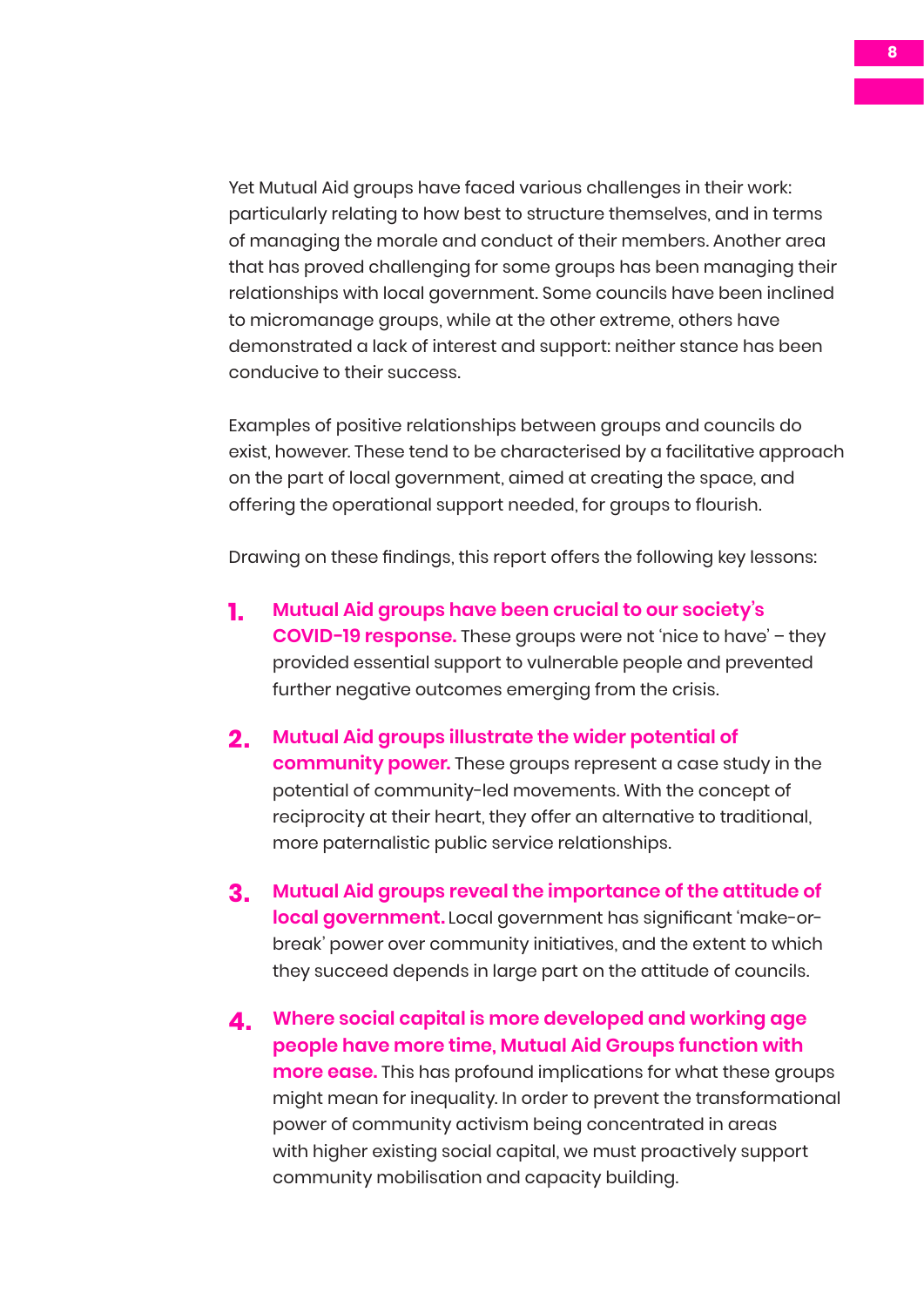**5. Central government has struggled to connect with Mutual Aid groups – a small scale is key:** These groups operate on a hyper-local basis, and so they require local coordination and locally-specific support.

To maximise the impact of Mutual Aid groups in the fabric of communities in the future, the report makes the following recommendations:

- **6. Councils should play a facilitating role as Mutual Aid groups evolve.** Councils will need to operate in the grey area between doing nothing and doing everything with creativity, trust, and above all a clear understanding of the value these groups add within their communities.
- **7. The creation of a community support financial package for local government.** Government should invest in Mutual Aid by investing in local government, and this package should include provision to support community development teams and to train wider staff in community-centred approaches.
- **8. Employment policy and practice that supports flexible working, giving working-aged people more time to volunteer.** The potential of more free time for community power and mutualism should form a core part of considerations as future policy responses for economic recovery and renewal are developed.

This report makes a contribution to understanding a movement in its infancy – one which responded to a very real and immediate crisis, but is already showing signs of evolving. Mutual Aid groups have already created and cemented social bonds in communities nationwide, and they will not simply be unmade as the pandemic eases. The future role they play in communities has potential to strengthen our social fabric for the benefit of everyone.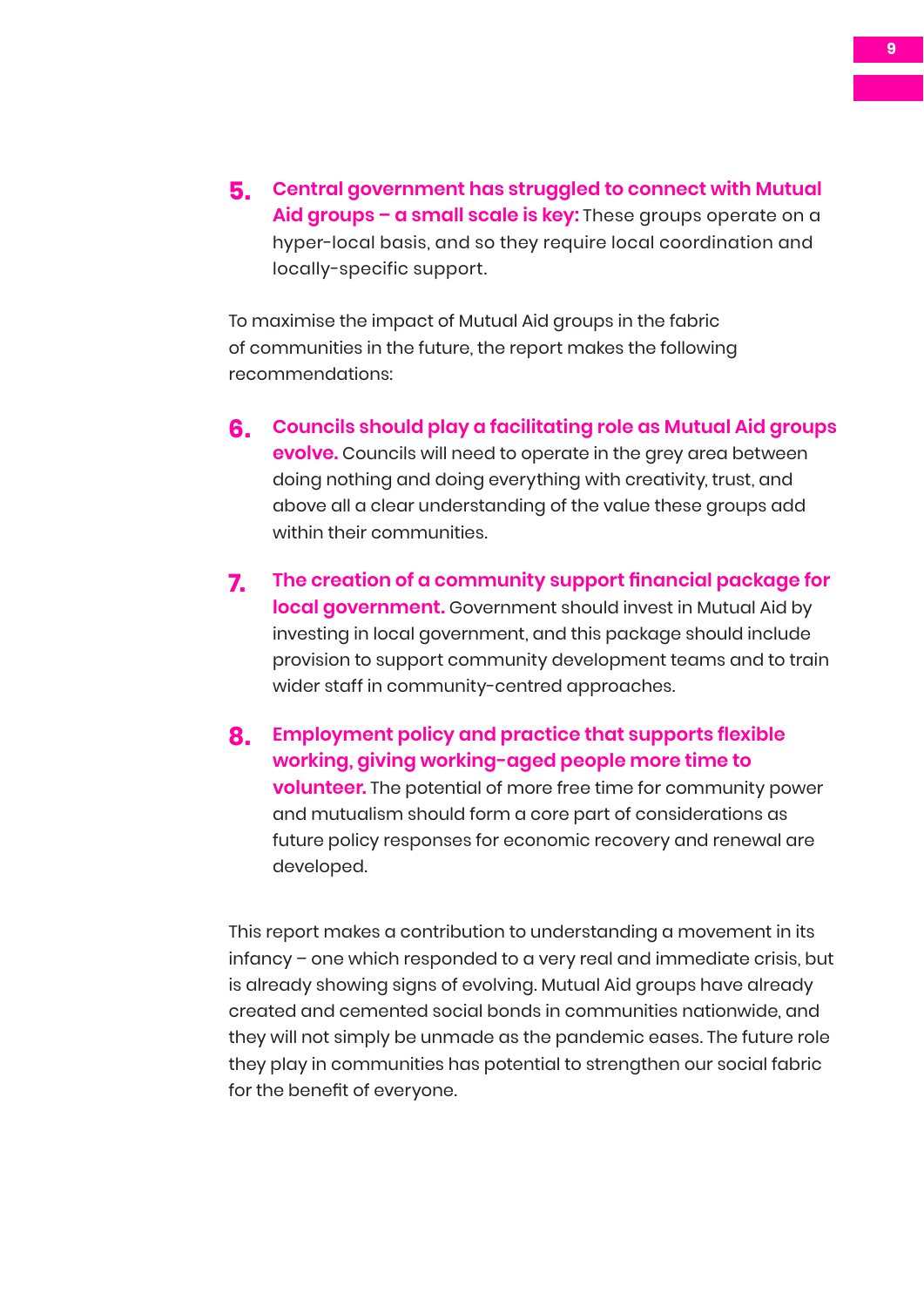## <span id="page-9-0"></span>INTRODUCTION

## **What is mutual aid?**

**Amid the chaos of the COVID-19 pandemic, a rare cause for optimism has been the emergence of the Mutual Aid groups which have sprung up around the country. With over two million1 at-risk people 'shielding', and many others struggling with a range of issues brought on by the pandemic, these groups are ensuring that their communities have what they need to get through this crisis, whether that means supplying food and medical supplies or sharing information and making contact with isolated people.** 

The concept of Mutual Aid is nothing new – indeed some have argued that it represents a fundamental 'tendency' of human nature.**<sup>2</sup>** From enslaved African-Americans forming the Underground Railroad**<sup>3</sup>** network in the 19th Century, to modern addiction support groups, human beings have always had an extraordinary ability to create grassroots organisations which help and support their communities. There is also evidence to suggest that such unselfish interactions will tend to emerge and outperform other approaches if given the chance. The Nobel-winning political economist Elinor Ostrom documented dozens of global examples of communities entering spontaneous, long-lasting, and mutually beneficial associations with each other.**<sup>4</sup>**

<sup>1 &#</sup>x27;Coronavirus: millions shielding in England can go outside from Monday, says Robert Jenrick'. The Guardian, (2020). [https://www.theguardian.com/world/video/2020/may/31/coronavirus-millions](https://www.theguardian.com/world/video/2020/may/31/coronavirus-millions-shielding-in-england-can-go-outside-from-monday-says-robert-jenrick-video)[shielding-in-england-can-go-outside-from-monday-says-robert-jenrick-video](https://www.theguardian.com/world/video/2020/may/31/coronavirus-millions-shielding-in-england-can-go-outside-from-monday-says-robert-jenrick-video) (accessed 23/06/20).

<sup>2</sup> In Peter Kropotkin's words: "The mutual-aid tendency in man has so remote an origin, and is so deeply interwoven with all the past evolution of the human race, that it has been maintained by mankind up to the present time, notwithstanding all vicissitudes of history." Kropotkin, P. (1902). Mutual Aid: A Factor in Evolution. Extending Horizon Books.

<sup>3</sup> Curl, J. (2009). For All The People. PM Press, Oakland.

<sup>4</sup> Ostrom, E., Governing the Commons (Cambridge, 1990). NLGN's Ostrom Project will publish its final report in summer 2020 – more information can be found at [https://www.nlgn.org.uk/public/2020/](https://www.nlgn.org.uk/public/2020/nlgns-ostrom-project/) [nlgns-ostrom-project/](https://www.nlgn.org.uk/public/2020/nlgns-ostrom-project/).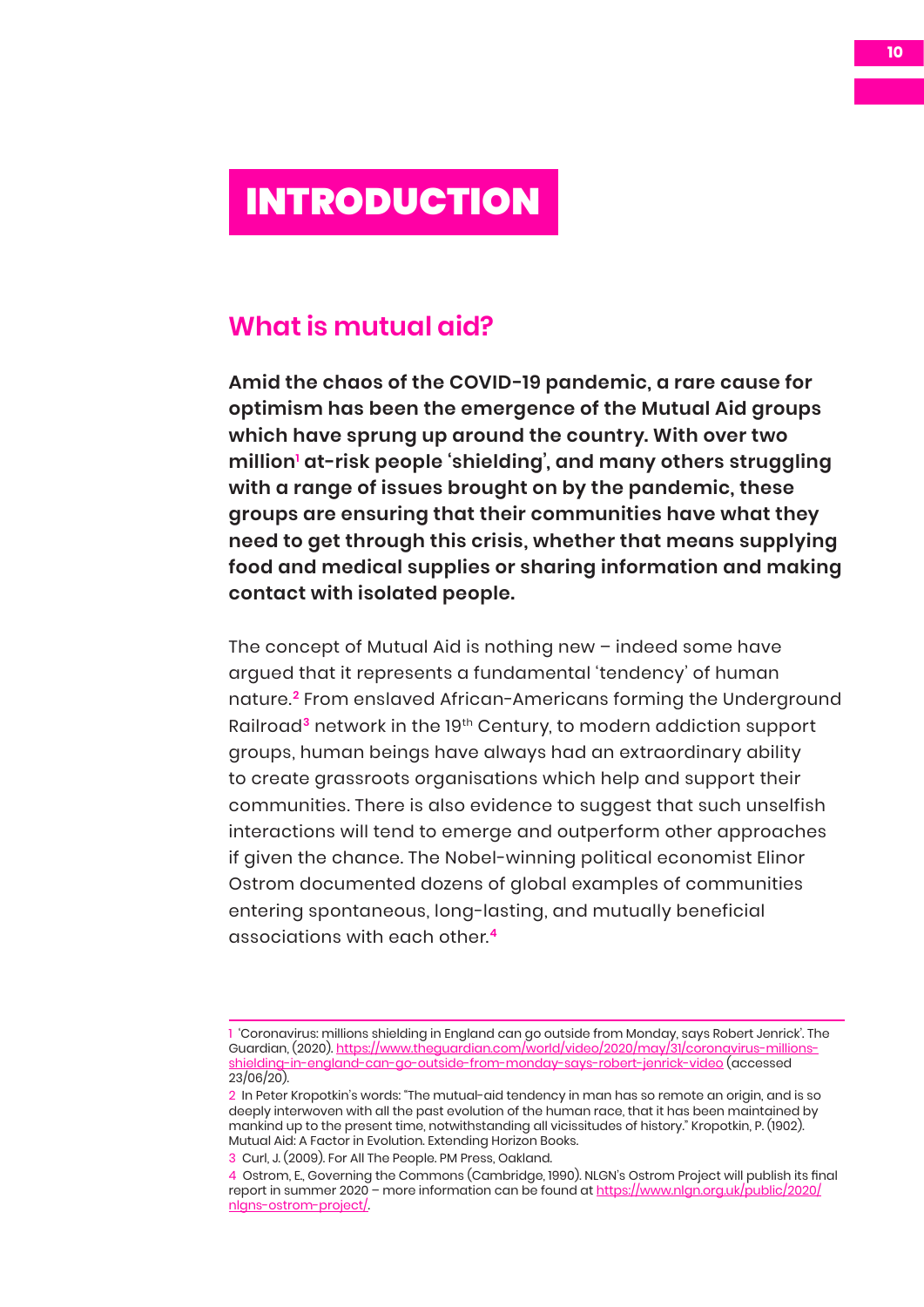We should not, then, be surprised by what we are seeing today. We should, however, pay attention to these groups and their idiosyncrasies. Through this report, we will use Mutual Aid groups to shed light on the social fabric of Britain, and the capacity of public services to work with, rather than 'do to', communities. We will extract some lessons to build the case for community power - meaning communities' ability to deploy their own skills and assets to define and help address many of the challenges they face.

Mutual Aid groups can be defined as "[self-organising groups where](https://onlinelibrary.wiley.com/doi/abs/10.1111/hsc.12021)  [people come together to address a shared](https://onlinelibrary.wiley.com/doi/abs/10.1111/hsc.12021) health or social issue through [mutual support.](https://onlinelibrary.wiley.com/doi/abs/10.1111/hsc.12021)"**<sup>5</sup>** This sounds simple, but in the context of modern public service delivery and the norms by which much of the voluntary sector operates, an ethos of mutualism is in many ways radical.

Mutualism breaks down the [divide between helper and helped](https://www.thersa.org/discover/publications-and-articles/rsa-blogs/2020/04/mutual-aid-volunteer), and instead emphasises equality in the social interactions between people.**<sup>6</sup>** Mutualism is not about one group lending their charity to another; it's about mobilising a community to meet the shared needs of all. As the key online resource 'COVID-19 Mutual Aid UK' advises, it "isn't about "saving" anyone, it's common sense human values of neighbours and community members looking out for each other."**<sup>7</sup>**

This is the ethos that is now guiding over 4[,000 groups with r](https://www.newsshopper.co.uk/news/18337420.organsier-lewisham-covid-19-mutual-aid-praises-community-response/)eports of as many as three million participants in total.**<sup>8</sup>** Their flourishing has the potential to be a transformative experience for communities across the country, and to reset the relationship between people and public services. The movement demands our attention.

This report is an initial study capturing the most immediate lessons generated by the experiences of communities during the COVID-19 crisis.

<sup>5</sup> Seebohm, P et al. (2013). '[The contribution of self-help/Mutual Aid groups to mental well-being.](https://onlinelibrary.wiley.com/doi/abs/10.1111/hsc.12021)' Health & Social Care in the Community, 21(4), 391-404. [https://onlinelibrary.wiley.com/doi/abs/10.1111/](https://onlinelibrary.wiley.com/doi/abs/10.1111/hsc.12021) [hsc.12021](https://onlinelibrary.wiley.com/doi/abs/10.1111/hsc.12021) (accessed 23/06/20).

<sup>6</sup> Cox, E & Bamber, C. (2020). '[Why Mutual Aid groups and the NHS volunteer 'army' must work](https://www.thersa.org/discover/publications-and-articles/rsa-blogs/2020/04/mutual-aid-volunteer)  [together to save lives'](https://www.thersa.org/discover/publications-and-articles/rsa-blogs/2020/04/mutual-aid-volunteer). RSA. [https://www.thersa.org/discover/publications-and-articles/rsa](https://www.thersa.org/discover/publications-and-articles/rsa-blogs/2020/04/mutual-aid-volunteer)[blogs/2020/04/mutual-aid-volunteer](https://www.thersa.org/discover/publications-and-articles/rsa-blogs/2020/04/mutual-aid-volunteer) (accessed 23/06/20). 7 <https://covidmutualaid.org/>(accessed 25/06/20)

<sup>8</sup> <https://covidmutualaid.org/local-groups/> (accessed 25/06/20)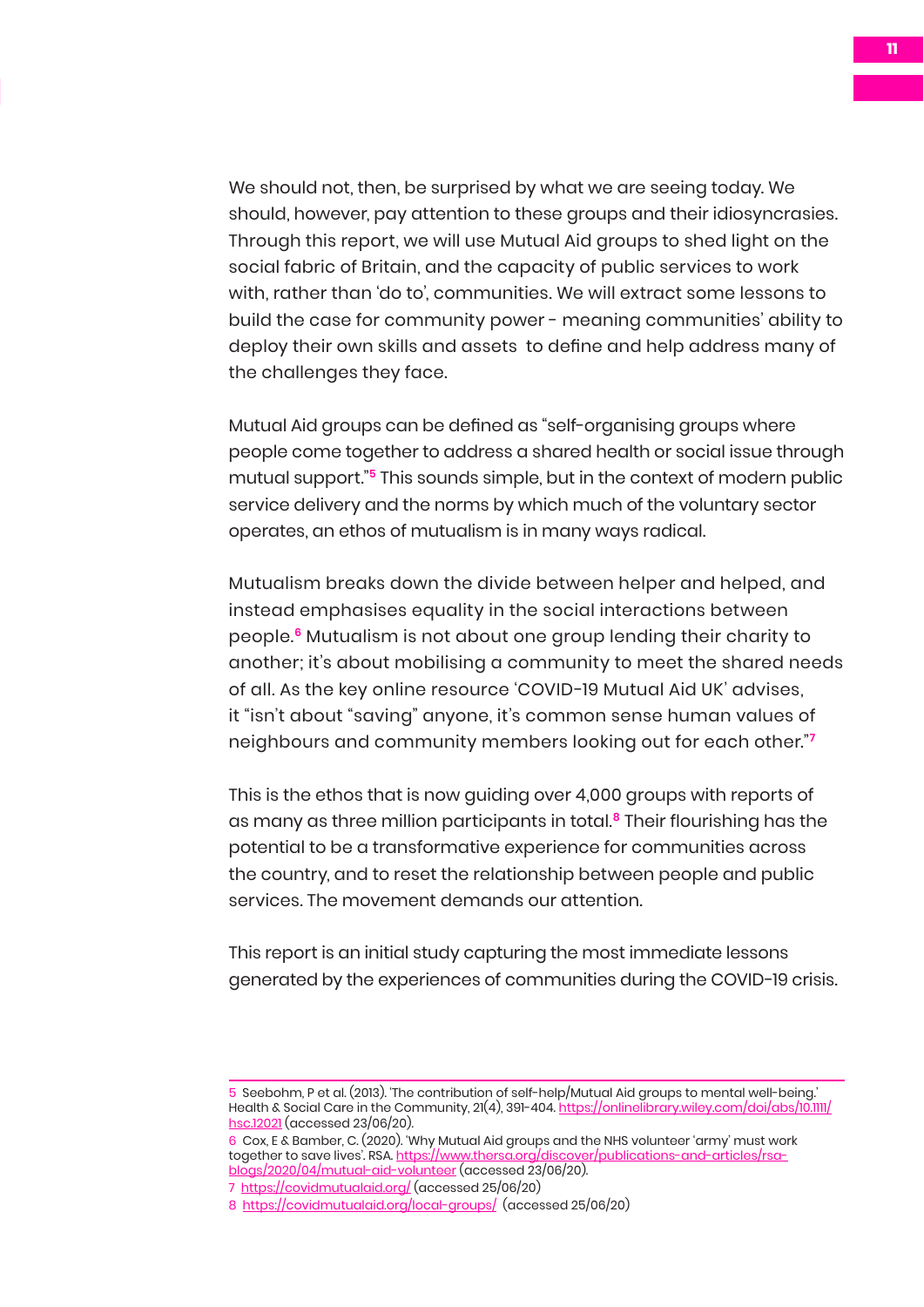### **We have organised the discussion into three main sections, dealing with:**

- $\blacksquare$  Group formation and the conditions for Mutual Aid groups,
- $\blacksquare$  The activities and behaviours of those groups, their successes, and the challenges they encountered,
- $\blacksquare$  The diverse relationships between Mutual Aid groups and local government and wider public services.

The report concludes with five key lessons that have emerged from our research and some recommendations for the future of Mutual Aid after the crisis.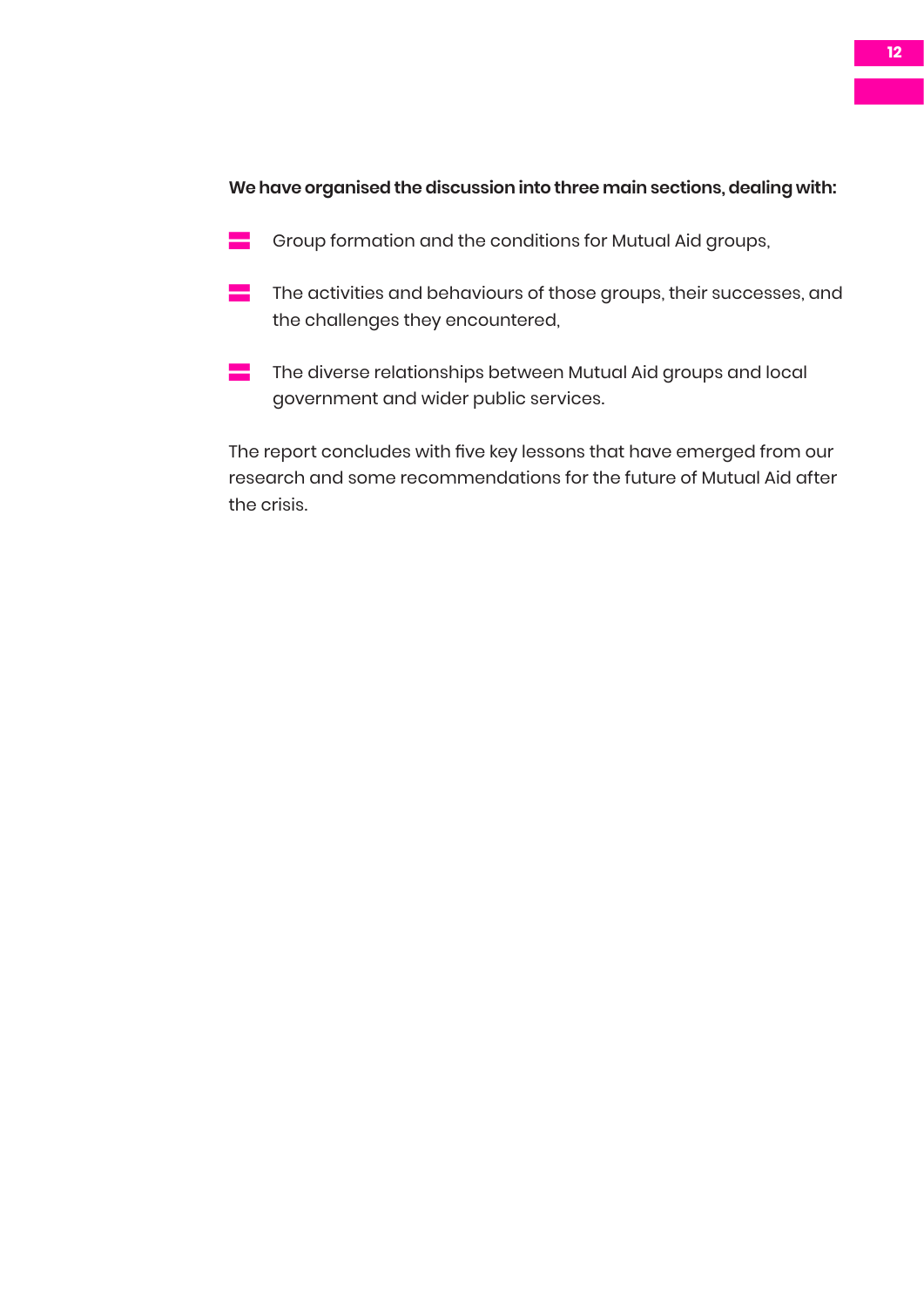## <span id="page-12-0"></span>HOW DO MUTUAL AID GROUPS FORM?

**One of the principal strengths of spontaneous Mutual Aid groups is their capacity for rapid emergence and diverse structures. The underlying social needs that most of these groups are responding to during the pandemic are similar: they tend to be involved in the supply of food and medicine in the first instance and often move into wider social welfare roles later.** 

Some constraints are universal. Each group needs a minimum number of committed and trusted volunteers with some means of interaction. Each group must have some way of meeting their community's needs (e.g. arranging dedicated shopping time at a supermarket or agreeing to collect food that would otherwise be wasted and distributing it on to those who need it). However, the variation between groups is striking and, in many ways, foundational to the strength of the movement.

Some urban Mutual Aid groups can depend on near-universal internet access within the community, while in rural areas, leafleting and telephone calls remain crucial for keeping everyone in touch. Some groups emerge as outgrowths from existing networks and community projects, with good links to local institutions and public services. Others are wholly new entrants to the local social fabric and are surprised to discover a complexity of voluntary and charitable work already going on around them.

For these reasons, it is unsurprising that the central COVID-19 Mutual Aid site suggests that groups do not need to be set up in a uniform way, and that "each community is advised to do what is best for them."**<sup>9</sup>**

<sup>9</sup> [https://covidmutualaid.org/resources](https://covidmutualaid.org/resources/)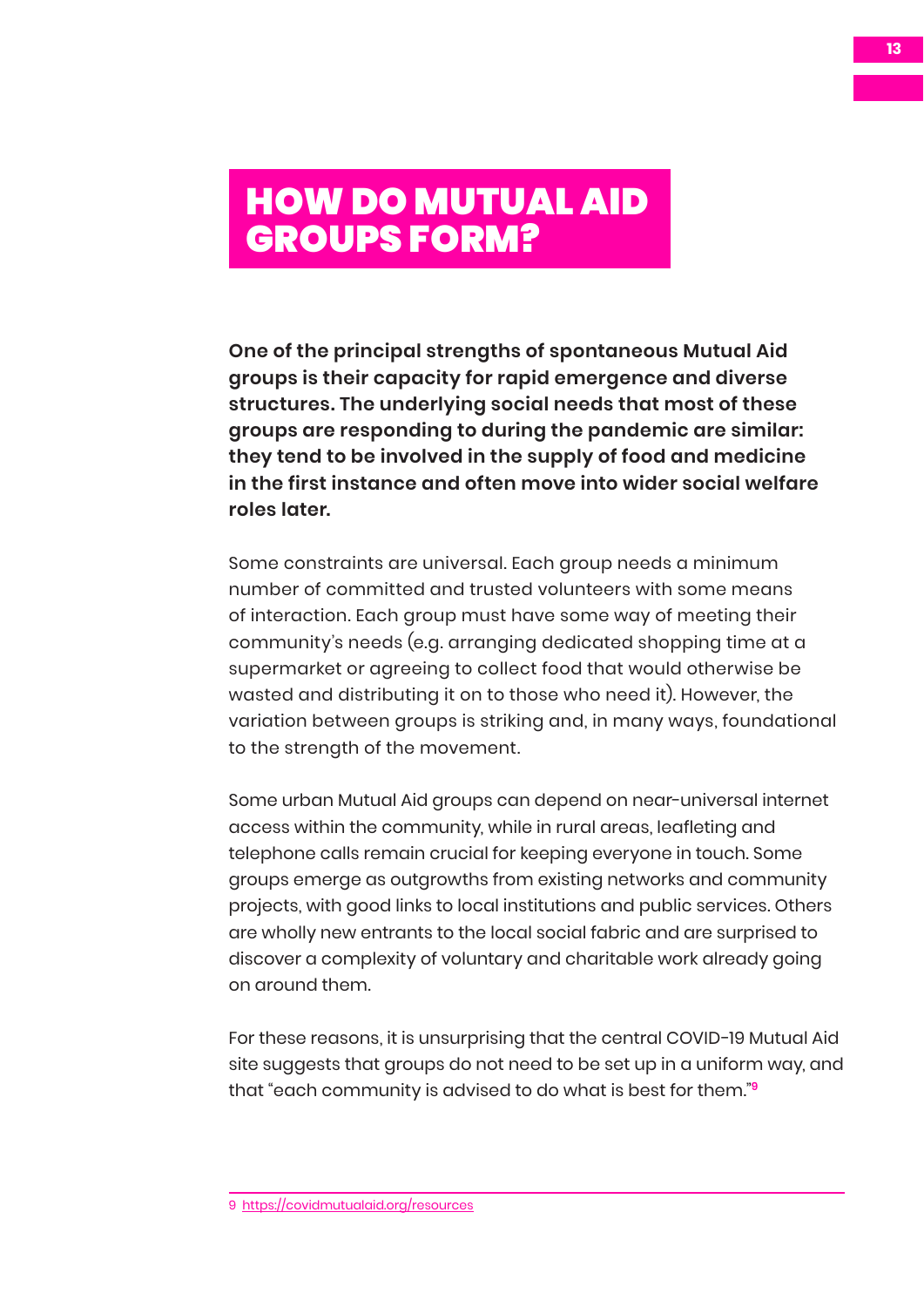## **Digital infrastructure has been important to mutual aid groups – but offline communities have helped each other too.**

While there is a great diversity of structures and approaches used by different Mutual Aid groups in the UK, some similarities and patterns do emerge from our survey. Digital infrastructure and wide usage of web-based social media have been a central component of many groups' ability to function during the lockdown. The majority of the groups whose activities have been 'visible' for the purposes of this study have been those with an online presence of one kind or another. The 'standard pattern' of such groups is of a dedicated group on Facebook, with or without supplementary instant messaging via WhatsApp. Some groups reserve a 'private' layer of social media interaction for core members and organisers, while using a 'public' group to advertise services and coordinate with less-involved participants. In this way, hierarchies of involvement and decisionmaking are often shaped by the options available within the digital platform being used.

This does not mean that activities are only taking place online. Similarly, there is evidence to suggest that in some places there are new voluntary groups responding to the pandemic which simply do not self-define as 'Mutual Aid' or think to formally register themselves like other groups. Such groups pose a particular research challenge, and have for the most part operated beyond our reach. In the words of one community organiser,

**In some places there is loads of stuff happening – but they're not calling it 'Mutual Aid', they're just calling it neighbourliness or solidarity, or calling it whatever they call the things that are already happening in those areas."** ln sc<br>- bu<br>calli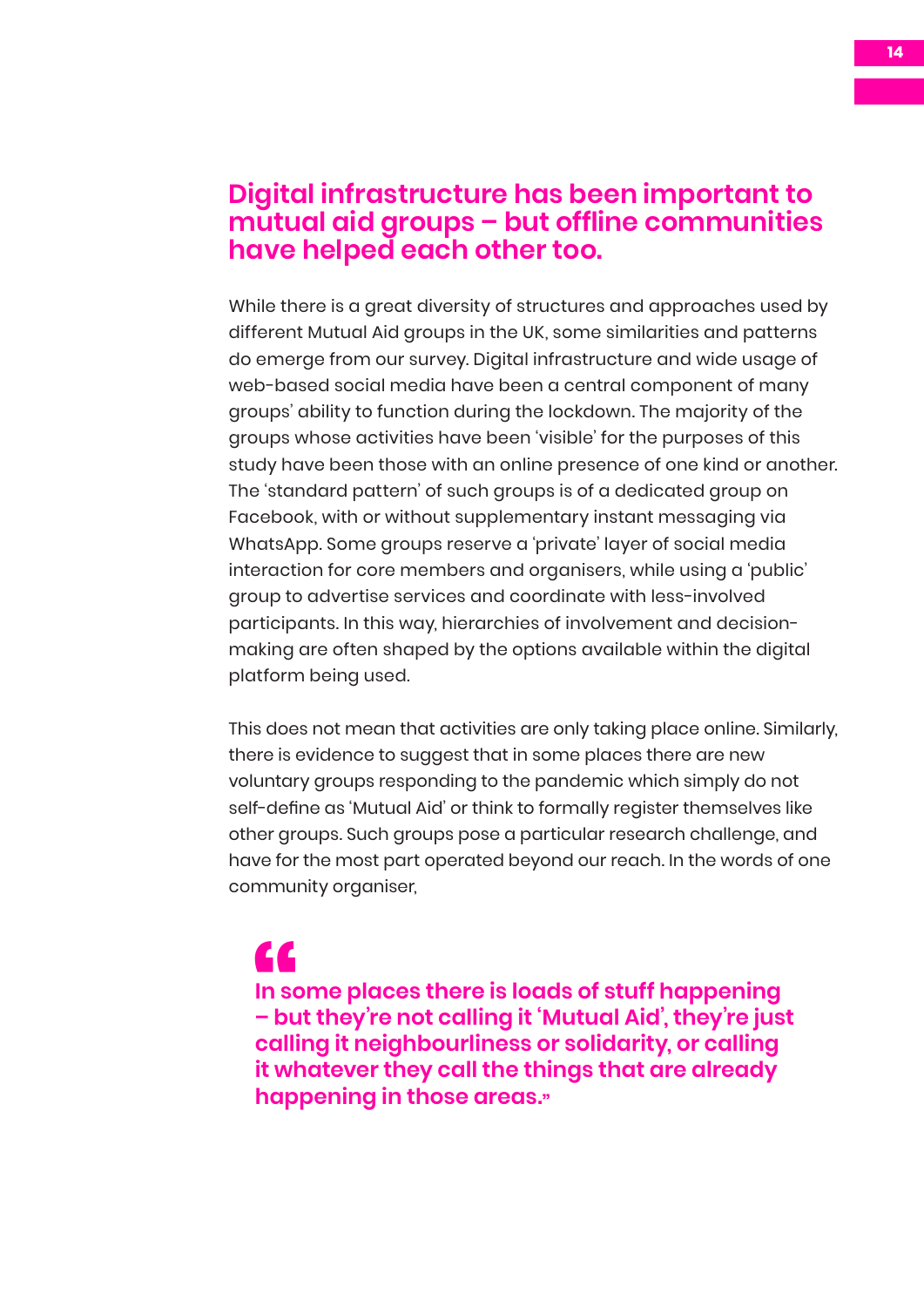### **Existing social capital helped many groups emerge, but the furlough scheme was decisive.**

Existing community networks have been significant for the development of some Mutual Aid groups: many are the product of activity or projects that are repurposed. Our research suggests that many of the 150 Lotteryfunded 'Big Local' community projects that are organised by Local Trust all over the UK have pivoted into building or supporting local Mutual Aid efforts, for example.**<sup>10</sup>** Community businesses, charities, and Community Interest Companies – we spoke to examples in Cornwall and Cumbria – have also become natural starting points for Mutual Aid activities.

This suggests that high levels of local social capital are an important variable for the emergence of the groups. This finding is echoed by rapid research from the Bennett Institute, which mapped active Mutual Aid groups against standard measures of socio-economic advantage.**<sup>11</sup>** Wealthier and more advantaged areas generally enjoy higher levels of social capital, which in turn, as this study found, correlates with the emergence of more Mutual Aid groups.

More working-age people are involved in Mutual Aid groups than other kinds of voluntary activities. The specific circumstances created by the pandemic crisis – of a great many working-age people being furloughed or otherwise having much less to do if self-employed – has led to a very different age profile among participants.**<sup>12</sup>** Traditionally, voluntary activities and high levels of community engagement are demographically associated with older and retired people. The key metric of 'social trust' has a U-shaped relationship with age, with the young and the old both enjoying higher levels.

As a result, the emergence of entirely new Mutual Aid groups seems to have been more concentrated in areas where large numbers of working-age people can participate in them. In rural areas and

<sup>10</sup> Macmillan, R. (2020). ['How will communities respond to and recover from the crisis?](https://localtrust.org.uk/wp-content/uploads/2020/04/Briefing-1-220420-V2.pdf)' Local Trust. <https://localtrust.org.uk/wp-content/uploads/2020/04/Briefing-1-220420-V2.pdf> (accessed 23/06/20). 11 Felici, M. (2020). '[Social capital and the response to Covid-19.](https://www.bennettinstitute.cam.ac.uk/blog/social-capital-and-response-covid-19/)' Bennet Institute for Public Policy. <https://www.bennettinstitute.cam.ac.uk/blog/social-capital-and-response-covid-19/>(accessed 23/06/20).

<sup>12</sup> Tiratelli, L. (2020). ['The Key to a More Altruistic Society? Working Less.](http://www.nlgn.org.uk/public/2020/the-key-to-more-a-more-altruistic-society-less-work/)' NLGN. [http://www.nlgn.org.uk/](http://www.nlgn.org.uk/public/2020/the-key-to-more-a-more-altruistic-society-less-work/) [public/2020/the-key-to-more-a-more-altruistic-society-less-work/](http://www.nlgn.org.uk/public/2020/the-key-to-more-a-more-altruistic-society-less-work/) (accessed 23/06/20).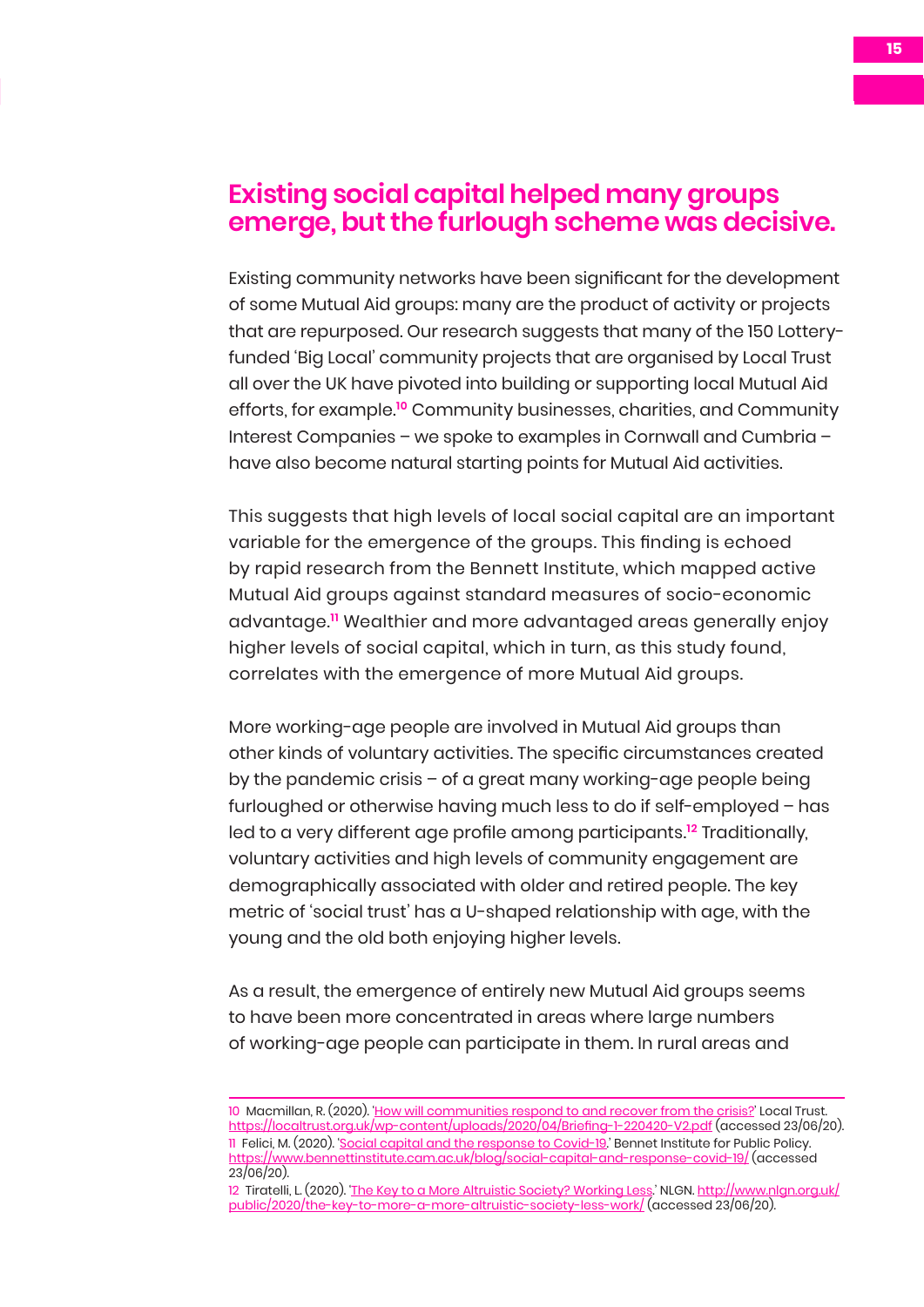less wealthy places, community activists and existing networks and institutions – such as churches, food banks, and rotary clubs - have been more important.

One participant in a Mutual Aid group that had developed out of an existing community business in a relatively poor rural area told us that some of the other groups they were coordinating with "came out of nowhere and set up crowd-funding, started organising food parcels – but this wouldn't work in a more deprived area like ours." In other places, we have been told about a deliberate effort to avoid "the usual" networks in order to ensure that new people would start to become involved in community activities.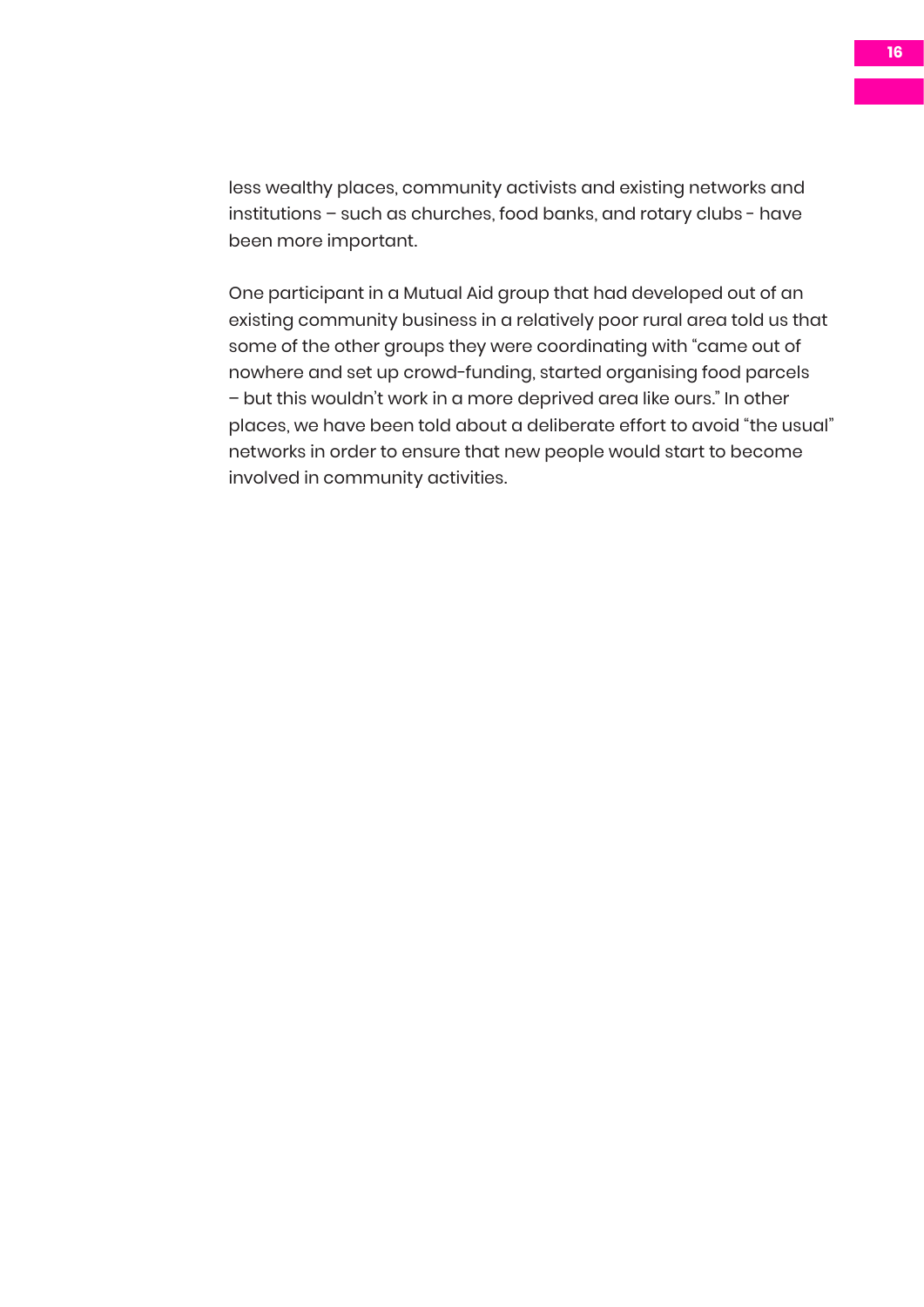## <span id="page-16-0"></span>WHAT DO MUTUAL AID GROUPS DO IN PRACTICE?

## **Activities have often evolved from delivery of essentials to wider social support**

**During this crisis, Mutual Aid has come to be most associated with coordinating over social media to run errands, such as picking up shopping or prescriptions, for the most vulnerable in communities. And indeed, our conversations with those on the frontline of these groups reveal that this does form a substantial part of their operational activities. Some relatively small groups are performing these tasks on a daily basis for as many as 200 people.** 

In that same spirit of making sure people have the provisions they need to get through lockdown, many Mutual Aid groups have gone further than simply doing people's shopping. Some have formed partnerships with local food banks to put together and deliver parcels for those in financial stress. Some are engaging in mass meal preparation in efforts to ensure that those in quarantine can stay healthy. Other Mutual Aid groups are going beyond food and medicine, and are also bringing people sources of entertainment, by running things like 'book and jigsaw exchanges'.

Another major focus for Mutual Aid groups has been combating loneliness, and a wide variety of initiatives are now underway across the country in this space. These include innovations like community 'virtual coffee mornings' over Zoom, or simply arranging for people with time to call and chat with those who may be socially isolated. Some groups are running news pages or newsletters on top of their social media activity, to try to reach as many people as possible with information about what is happening in their communities and how they can get involved.

The most ambitious Mutual Aid groups are looking to harness not just the potential of people's free time, but also the power of pooled money.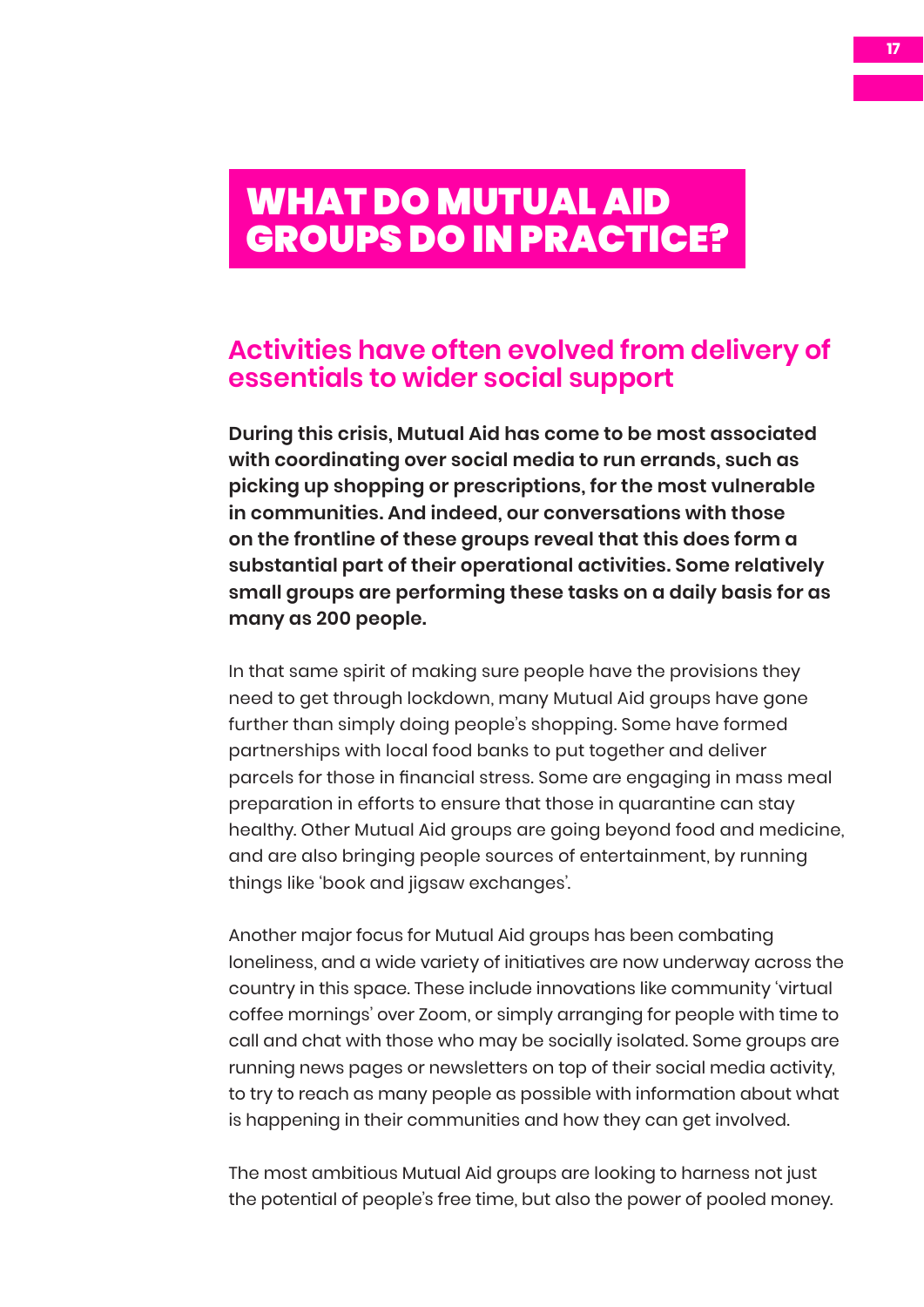One group we spoke to had raised £9,000, which it was using to help support individuals and households who had fallen on hard times with basic support for things like bills, nappies and formula milk. This shows that the potential of these groups goes far beyond running basic errands, and that already, they are diversifying into more impactful and difficult work.

## **Case study: A mutual aid group supported by the local council**

This group got started at the earliest stages of the crisis, building on organisers' expertise as self-employed small business owners and their existing relationships with local institutions and networks. Within two weeks, nearly 100 households were using the group's services. By mid-May, it fulfilled more than 500 food and medicine deliveries for sheltering people, supported by some basic logistical support from the council and agreements with local businesses.

In addition to supplying food and medicine, this group runs a dedicated helpline and information page, a regular book and jigsaw exchange, a food bank, and a community library. It has set up a 'listening crew' to keep in touch with lonely or isolated people, and the group is now collaborating to produce a short film.

This group also developed its own systems to ensure very high record-keeping, safeguarding, and data protection standards. They use rotating call handlers and a system of anonymised forms to coordinate the contributions of more than 200 volunteers.

A participant with an organising role within the group reflected that the group's experience during the pandemic had revealed a strong sense of cohesion community – and some concern that this cohesion could fade after the crisis:

"there's so much appetite here for people to help each other there's huge community spirit. It would be a terrible waste if it all went away when the virus was over."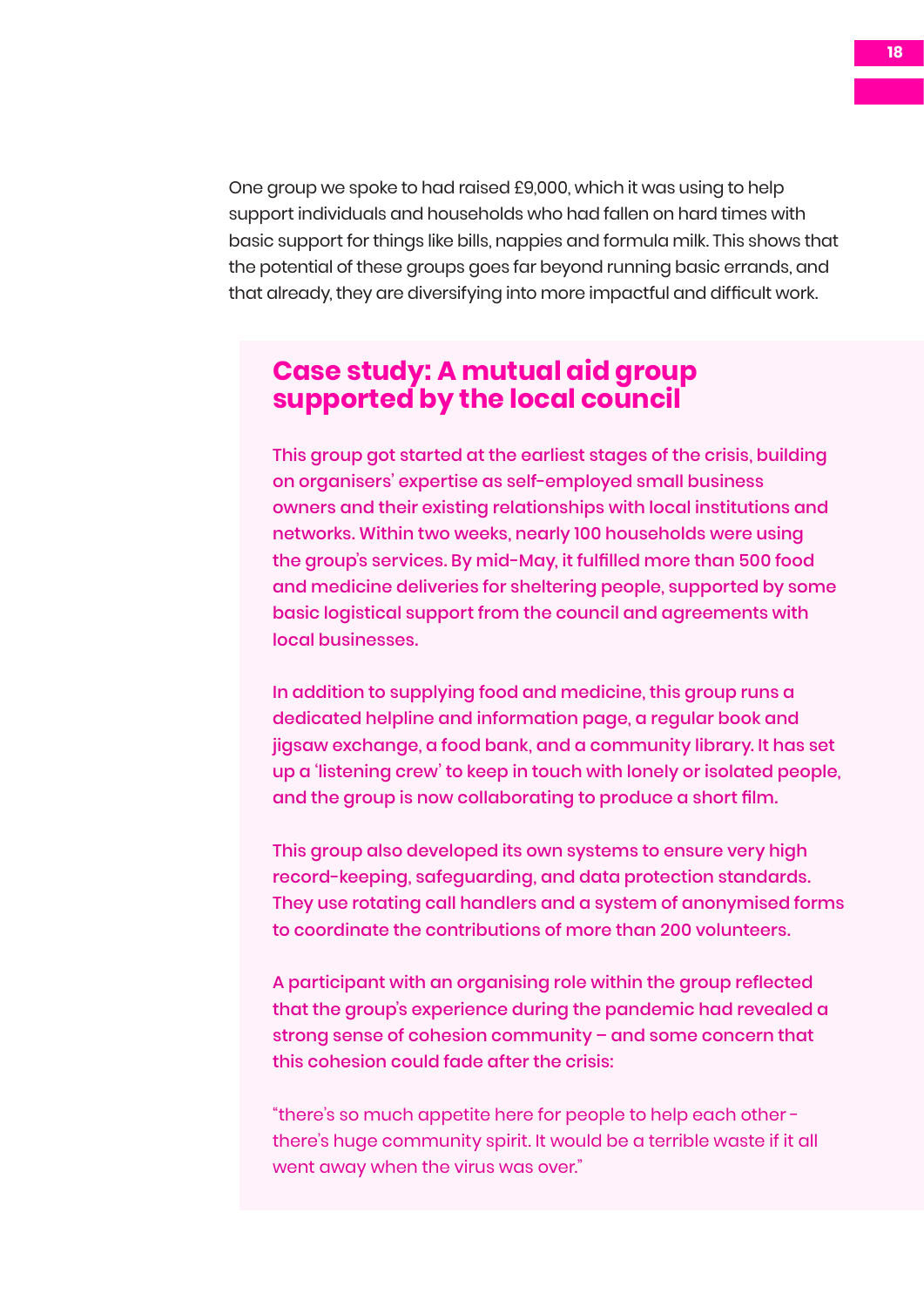## **Rapid reaction and strengthening community bonds: the successes of Mutual Aid groups**

Those at the sharp end of the Mutual Aid movement are clear that they feel they have made an "absolutely essential" contribution to getting the most vulnerable through this crisis. In this sense, the key success of this movement has been to get things like food and prescriptions to people who would otherwise have risked their health by leaving their houses. It seems reasonable to assume that this will have helped to save a considerable number of lives.

Another key success of the movement has been their ability to mobilise and start reaching people in the earliest days of lockdown. This is something that has been acknowledged by people we've spoken to working in local government. Traditional public services, and even the traditional voluntary sector with their more professionalised and formulaic processes, simply cannot compete with the 'agility' of community groups, who have been able to uncover need and get working almost immediately. Mutual Aid groups' ability to pick up the slack as charities and traditional services reorganised themselves during those crucial early weeks of lockdown has been another major success.

In terms of longer-term successes, groups have excelled at creating networks. Many have created partnerships of various forms, and with various degrees of formality, with both local government, and with charities and businesses in their areas. With local government and charities, this has meant coordinating activities and trying to work together. In terms of businesses, this has meant a variety of things, from sponsorships, to negotiating for supermarkets to allow teams of volunteers to shop before opening times, so that they can get hold of food for those in need before the shelves empty.

There is also emerging evidence of direct positive effects on people's wellbeing from this community mobilisation. One coordinator of volunteers highlighted the example of a woman who had been unwell for years and getting by with minimal contact in her community. She has now become a participant in her local Mutual Aid group - she not only receives food packages and calls from her neighbours, but also calls and cooks meals for other shielding members of the network.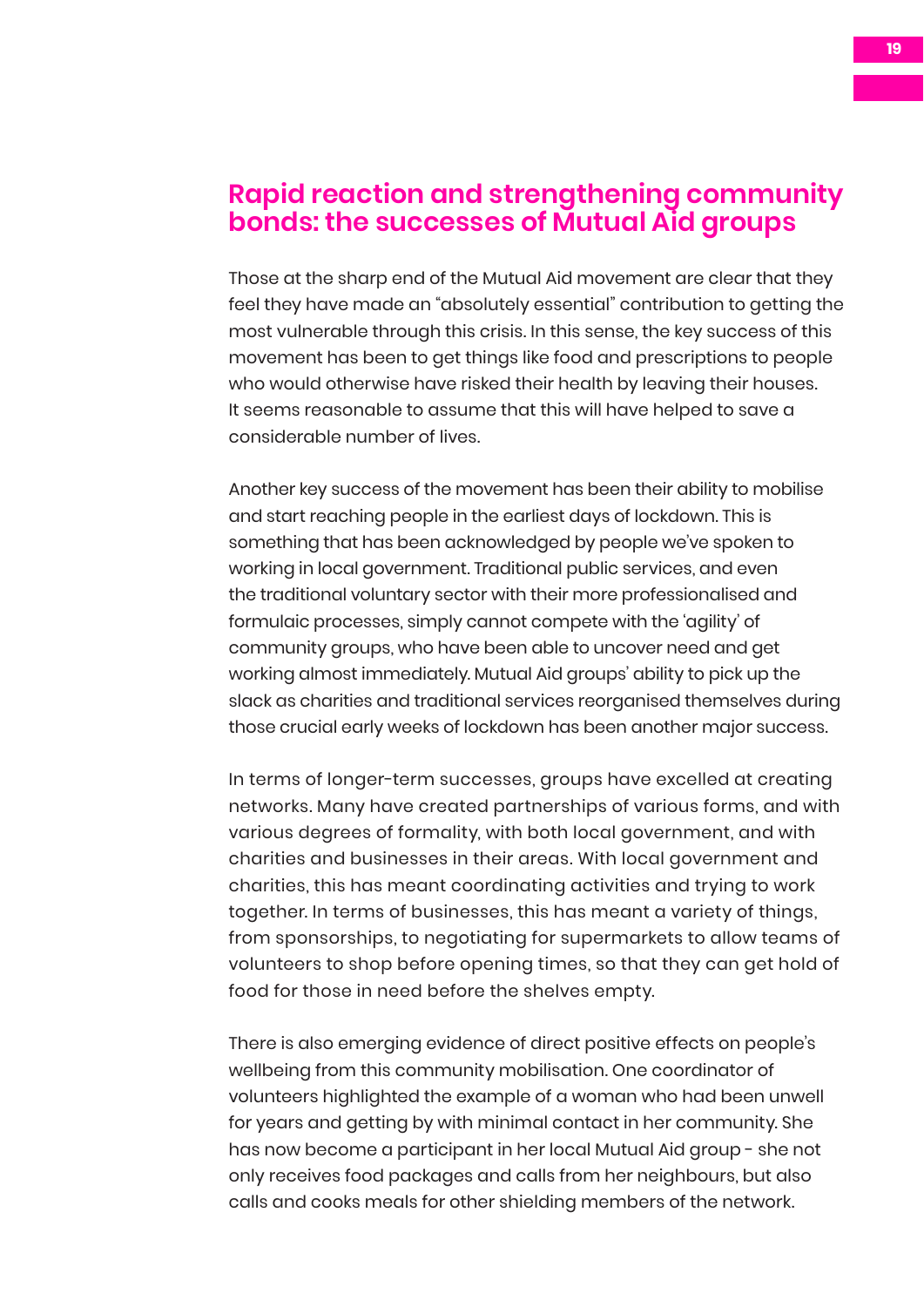The ability to contribute on equal terms and play a role in turn has the potential to transform the wellbeing and self-esteem of people who are too often estranged from their communities.

This work, of creating bonds between key actors in communities, can be counted as a short-term success, but is also what offers Mutual Aid groups the chance to have a longer-term legacy of successfully improving their areas.

### **Case study: A mutual aid group not supported by the council**

This Mutual Aid group developed from the existing voluntary networks around a pair of small community businesses. Its initial ambitions – to repurpose the business premises for community support and to produce PPE – were hampered by a lack of interest from the council. Initial attempts to collaborate were rebuffed, and the council later asked the group to restructure the governance of its core community business – a potentially weekslong process – in order to be eligible for support.

Without help from the local authority, the group worked to partner with local supermarkets and national charities in order to feed up to 100 sheltering people every week. This group has now set up a dedicated distribution hub to facilitate its efforts and offers additional support for isolated and vulnerable people within its network. Many of its efforts are coordinated via social media, where volunteers also share information and updates with the wider community on a dedicated page.

This group's interactions with the council have left a lasting impression. One participant told us that the pandemic has revealed longer-term issues in the area, and these would ultimately need to be solved by the community itself:

*"The lockdown has brought a lot of problems to the surface, and they won't just go away after it ends. The best support we've had during this crisis is from other Mutual Aid groups and people in community groups."*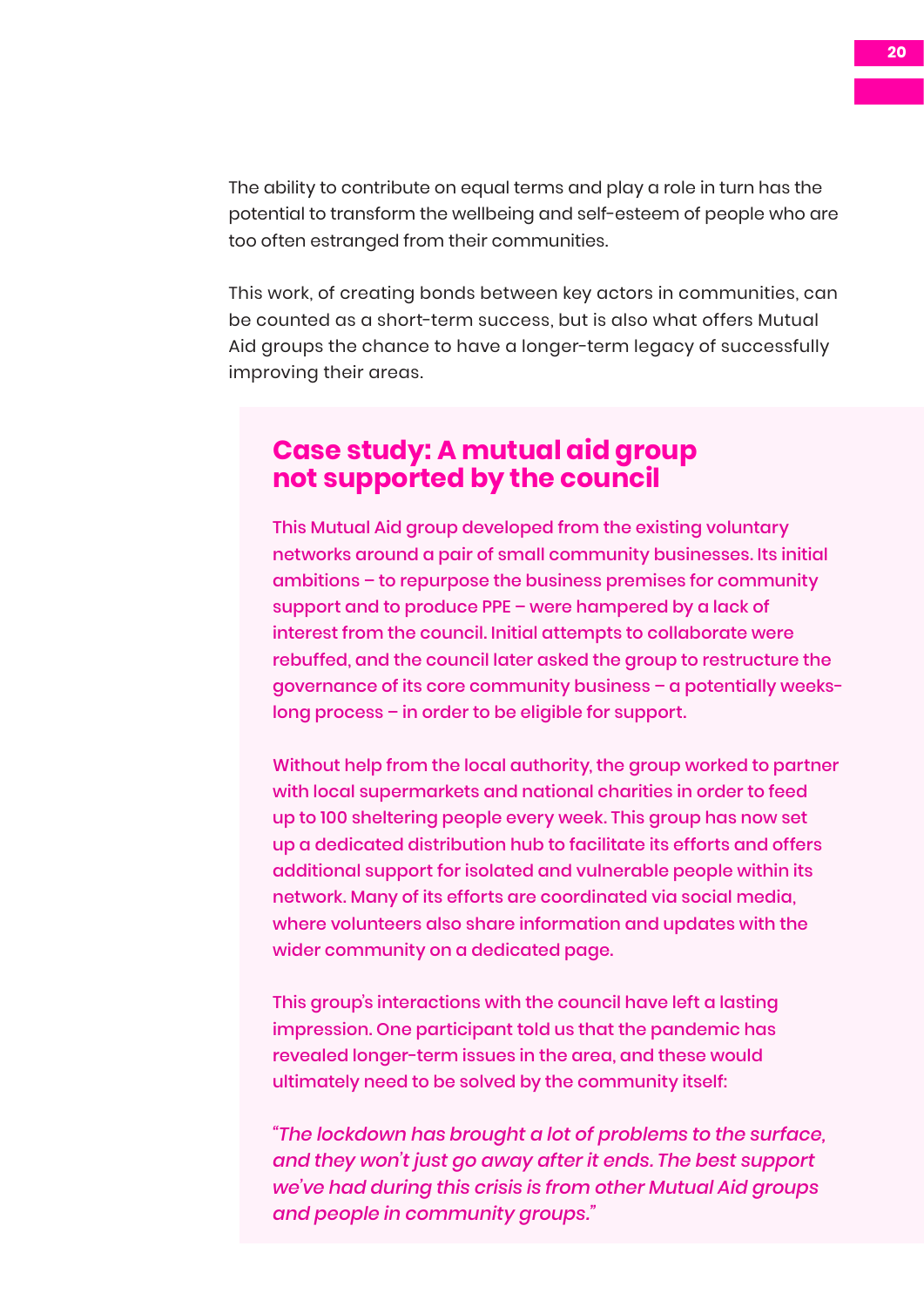### **Managing informality, waning enthusiasm and internal tensions: challenges for mutual aid groups**

Despite their successes, the Mutual Aid groups that we have spoken to for this research have encountered a range of challenges, from managing the conduct and morale of volunteers, to working out how best to structure themselves.

Informality is what makes Mutual Aid groups distinctive, and what allows them to be agile and responsive. Yet managing that informality can also be a challenge.

On the one hand, some groups have struggled from a lack of leadership. Groups report that people are keen to join and offer their services, but are not willing to take the initiative. They instead prefer to wait for instructions. When these are not forthcoming, the risk is that these people then drift away from the group.

On the other hand, some groups, in their eagerness to address the crises brewing in their communities, developed slightly hierarchical and undemocratic working practices. This is not necessarily an issue, particularly if it means that needs are being met, but such an approach may run counter to the spirit of mutualism that attracts people to join these groups in the first place.

Some groups also experienced a challenge around sustaining enthusiasm among initially willing volunteers. As one Mutual Aider put it - in the early days of lockdown, the need "is so immediate", that finding motivation "is easy". But as the crisis has dragged on, maintaining energy has proved difficult – a challenge that is only likely to intensify over time.

This problem of maintaining levels of engagement has been exacerbated for some groups by the emergence of internal tensions. Some groups reported issues over the perceived "politicisation" of their activities. For example, one group, which was organised largely over WhatsApp, saw many members leave in response to overtly left-wing content being posted to the group-chat. This is a difficult issue, as for some people, community activism as an activity and mutualism as an ethos are inherently political. For others, these groups were about stepping outside of politics and instead practising a certain do-it-yourself spirit. These kinds of tension are a challenge for any group wishing to maintain an engaged mass membership.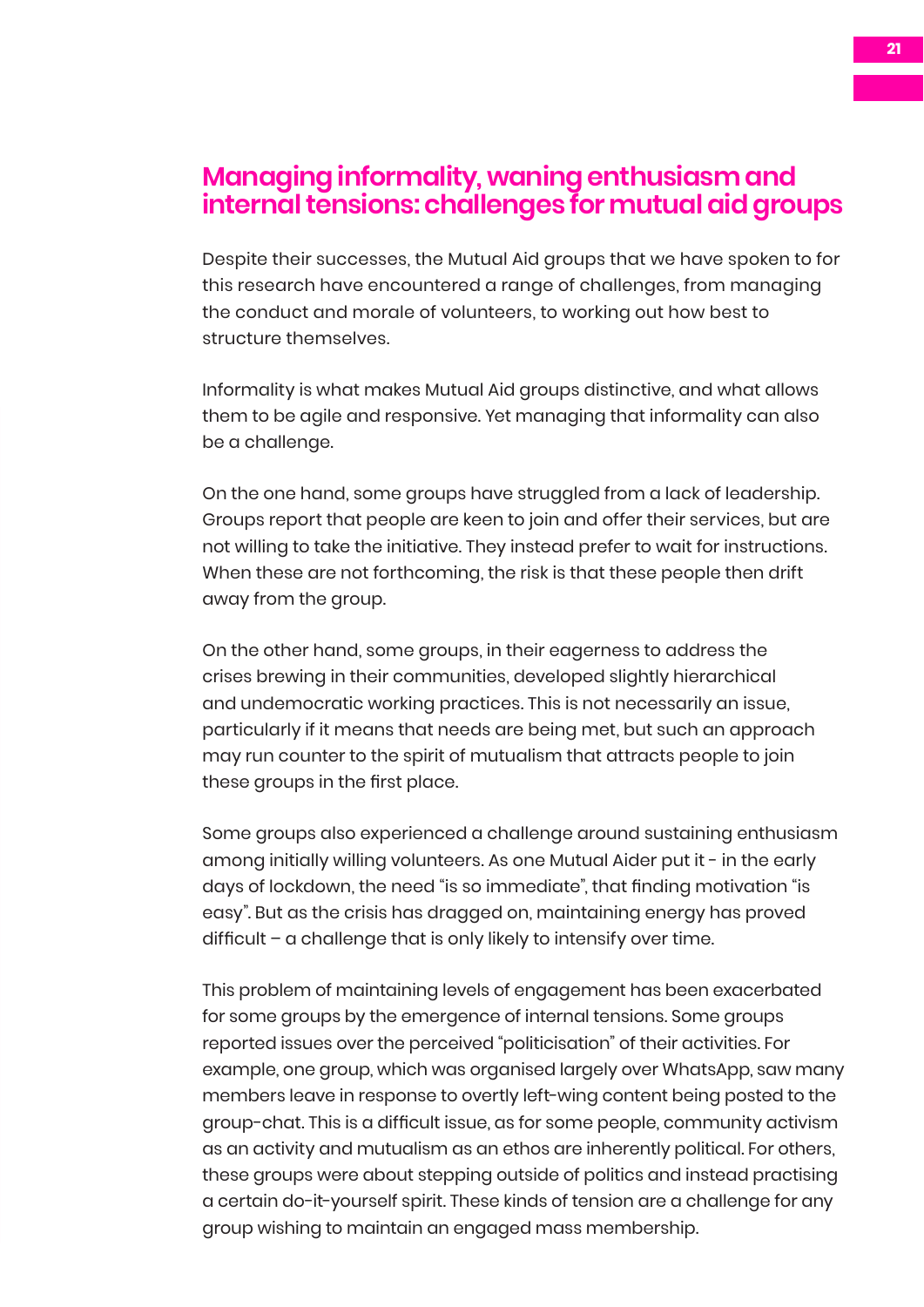## <span id="page-21-0"></span>HOW DO MUTUAL AID GROUPS INTERACT WITH COUNCILS?

**Our research has revealed a huge range of different approaches and outcomes in the ways that Mutual Aid groups have interacted with councils. This reflects the varying degrees to which different councils have historically worked with their communities. In many cases, the local council has served as an invaluable partner and source of expertise and support for volunteers. In other places, local government has attempted to directly manage all such activity within its jurisdiction.**

As one study has found, "the placing of community development within council structures is enormously varied. It moves in response to the changing political and administrative agendas of the time".**<sup>13</sup>** These changes of approach - impacted by waves of budget cuts and shifting policies from the centre - have led to a patchwork of different environments across the UK, each of which can have an impact on the emergence and success of Mutual Aid groups. This section of the report draws out the conditions that are most – and least – conducive to meaningful and agile community action in times of crisis.

As discussed in the previous section, there are many areas where councils have been proactive in their engagement with these groups, and vice-versa. However, this willingness to engage does not always create a positive relationship. We have spoken to some Mutual Aid group participants who would rather that the local authority remained indifferent, instead of adopting a controlling approach. In particular, these groups were resistant to councils insisting on the formalisation of processes, centrally coordinating plans, and the introduction of hyperrigorous safeguarding and protective regulations on community-level activities.

<sup>13 &#</sup>x27;[Empowerment in action: case studies of local authority community development'](about:blank). COGS. [https://](https://www.bl.uk/britishlibrary/~/media/bl/global/social-welfare/pdfs/non-secure/e/m/p/empowerment-in-action-case-studies-of-local-authority-community-development.pdf) [www.bl.uk/britishlibrary/~/media/bl/global/social-welfare/pdfs/non-secure/e/m/p/empowerment](https://www.bl.uk/britishlibrary/~/media/bl/global/social-welfare/pdfs/non-secure/e/m/p/empowerment-in-action-case-studies-of-local-authority-community-development.pdf)[in-action-case-studies-of-local-authority-community-development.pdf](https://www.bl.uk/britishlibrary/~/media/bl/global/social-welfare/pdfs/non-secure/e/m/p/empowerment-in-action-case-studies-of-local-authority-community-development.pdf) (accessed 23/06/20).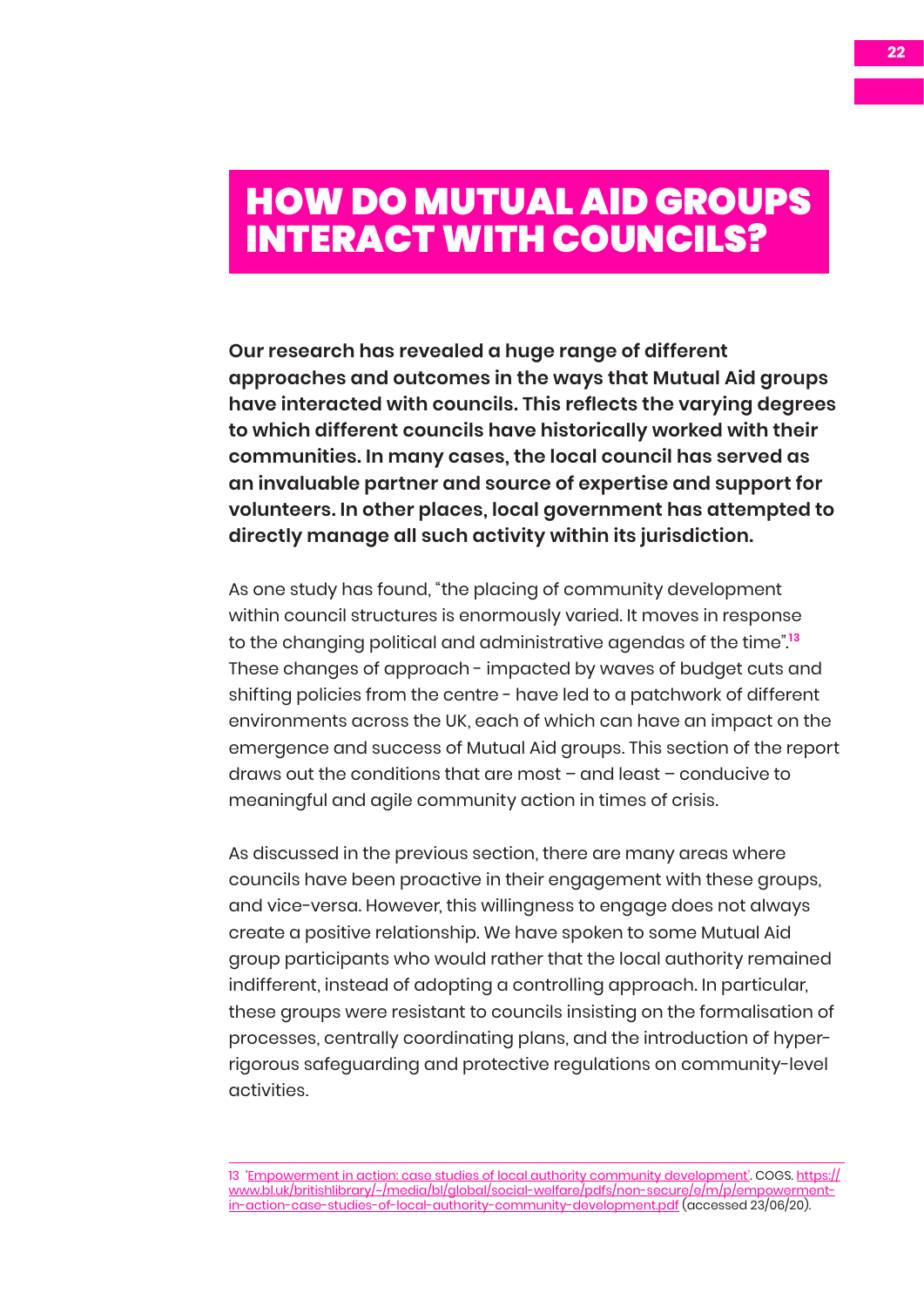## **Micromanagement is widespread**

When council teams have sought to exercise a controlling relationship over the efforts of volunteers and spontaneous community groups, the outcomes can be negative. Many Mutual Aid participants reported seeing local government as "getting in the way" of their efforts, or of setting up parallel support systems, usually a few weeks after the emergence of local Mutual Aid, whose slightly-different service offering can prove "confusing as hell" to participants.

In some areas, councils had important objectives in mind for their interactions with the new Mutual Aid groups, such as ensuring the safety of participants, but pursued these in a highly prescriptive way. One voluntary sector facilitator noted that "there is a lot of 'should' and 'must' language coming from the council, which can really put people off". Another interviewee from a different part of the country put this formalising instinct in starker terms:

**The council wants to professionalise everything. They want groups to fit into their corporate plans. It's really unhelpful."**  The<br>The<br>It's r

## **Indifference holds MUTUAL AID GROUPS back and hurts public trust**

In other parts of the country, the response of local authorities has been one of indifference or dismissal. While this does not necessarily mean the end of the efforts of Mutual Aid groups, the absence of support can make those groups' work far more difficult, driving them to engage independently with other institutions, and damaging the council's reputation with communities. Without at least the tacit blessing of the local authority, Mutual Aid groups can struggle to organise their efforts and arrange partnerships.

One of the Mutual Aid organisers interviewed for our research explained how his group has had to work without any support from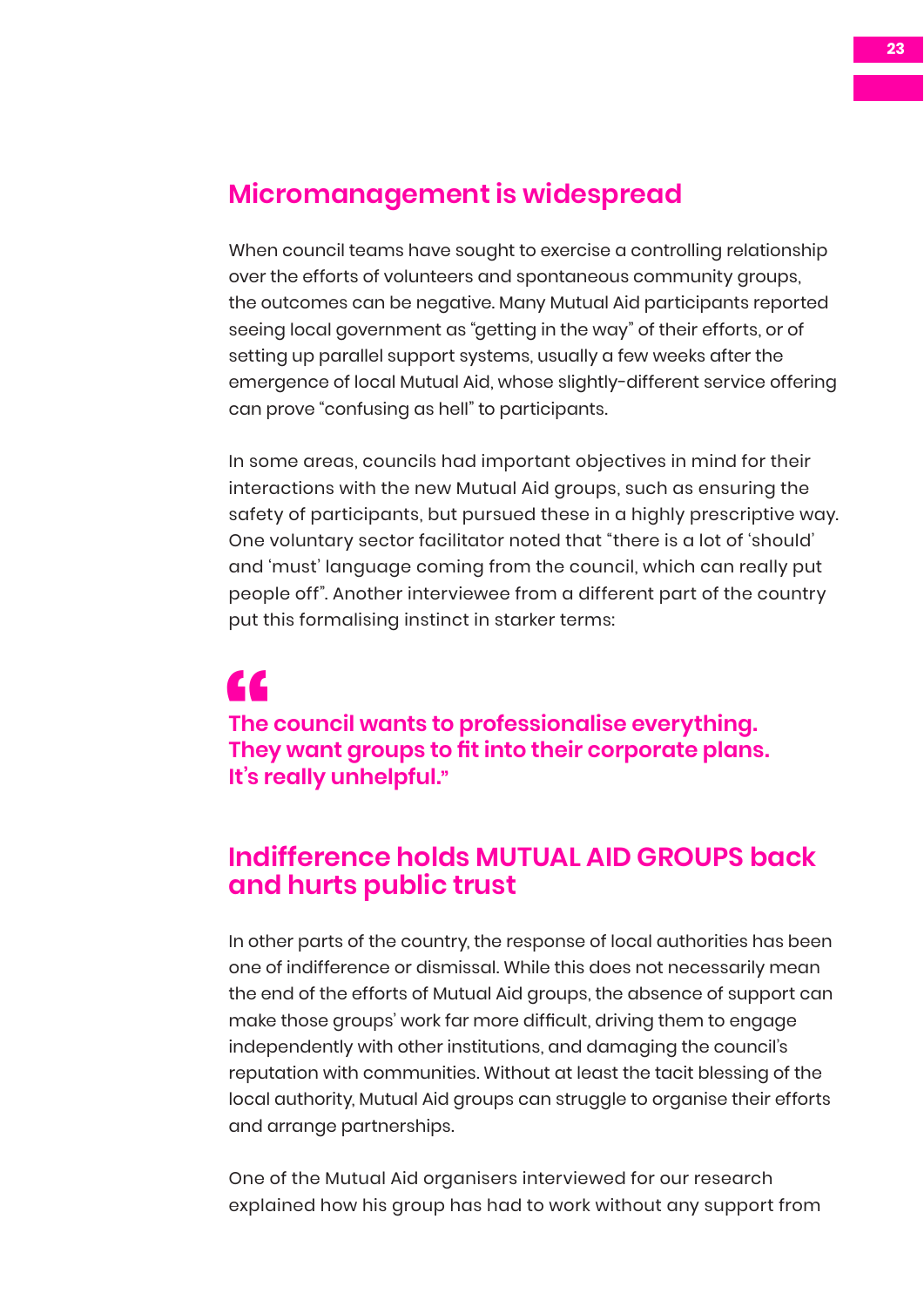the local council. This group nevertheless proceeded to set up services supplying food to around 100 sheltering people, including mental health patients who were allocated to new accommodation when their care unit was repurposed to create extra capacity for the NHS virus response. Despite having a firm local foothold in the existing structure of a community business, this Mutual Aid group was "laughed at" by the council when it suggested working jointly on a local action plan. Weeks later, the council got back in touch, suggesting that some collaboration would be possible but only if the Mutual Aid group's structure was reformed to meet certain requirements, which could take weeks to finalise. "The council wasn't interested in starting up a relationship while those changes were going through, and we were already deep into the crisis by then, so we decided to get on with it by ourselves," one participant reported.

This left the group with a narrow range of possible sources of support and funding, which it managed to secure through deals with local supermarkets. But to continue operating this group is now spending time applying for funds from national funding bodies. Our interviewee reports that this experience, with the local authority functioning "basically as gatekeepers", will certainly "impact on public trust in the future". He adds:

**We are learning we can't trust the council. We can't see ourselves working with the council again. We**  We are learning we can't trust the council. We can<br>see ourselves working with the council again. We<br>are connected to this community, and we are in a **position to help – to supply PPE, to feed people, set up food banks. Why didn't the council come to us?"** 

### **Supportive councils find ways to facilitate without crowding-out the community**

The best examples of functioning community-council relationships found over the course of our research are underpinned by a different kind of mindset: one that sees community action as important and worthy of support, rather than as a source of amateurism and needless challenge. It is possible to find examples of good practice on both sides of these kinds of relationships.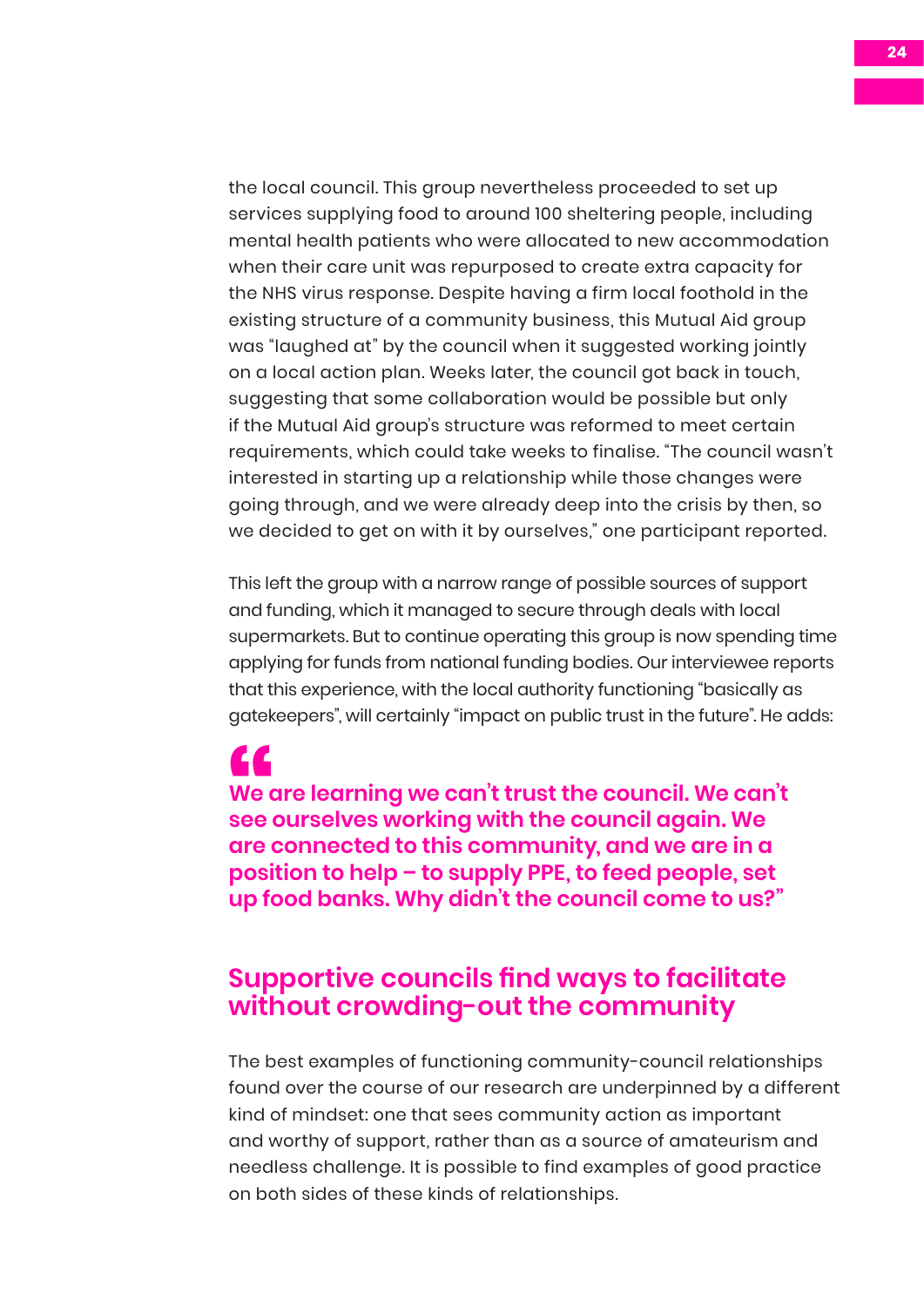The response to the pandemic has put all councils under significant strain and required that they learn lessons quickly. The relationship with communities is one area where local authorities are making these rapid adjustments - for example, by learning that a top-down approach may ultimately be less effective than collaboration. One interviewee leading a council's engagement with Mutual Aid groups explained that they were having to learn in this way as the crisis continued. She reflected: "In our initial meetings we took a very traditional approach – but after a few weeks of seeing these groups work, I think we would now take a very different approach to those initial meetings."

There is evidence that places where the council has made recent, concerted efforts in community engagement have done the best job of realising the potential of and supporting Mutual Aid groups. This experiential factor has two main components. First, councils in these areas have already helped to build up the local social fabric and networks in a way that encourages Mutual Aid groups to emerge and flourish. Secondly, to do this, they have also had to develop an internal organisational culture that recognises the importance of autonomous community action. Councils without this immediate experience have, in the words of one Mutual Aid participant, been like "rabbits in the headlights … they have no institutional memory of how to mobilise a community."

For councils already engaged with their communities, the essentials of taking a facilitative stance – offering in-kind support, helping to connect people and networks together, budget collaboratively, ensure some consistency in how to contact and coordinate and look for opportunities to build skills in the community – are already wellestablished. Several of the local authorities we spoke to had made an enormous effort to work with their local Mutual Aid groups while ensuring safeguarding and data protection was taking place. One officer described the need for "gently steering rather than ordering people around about things like safeguarding". A coordinator of another council's COVID-19 response made it clear that GDPR, safeguarding, and PPE were seen as "the council's responsibility", but that the council's approach was to "make it easier for the groups to establish these systems – make all the resources and information available, stand ready to answer questions and help".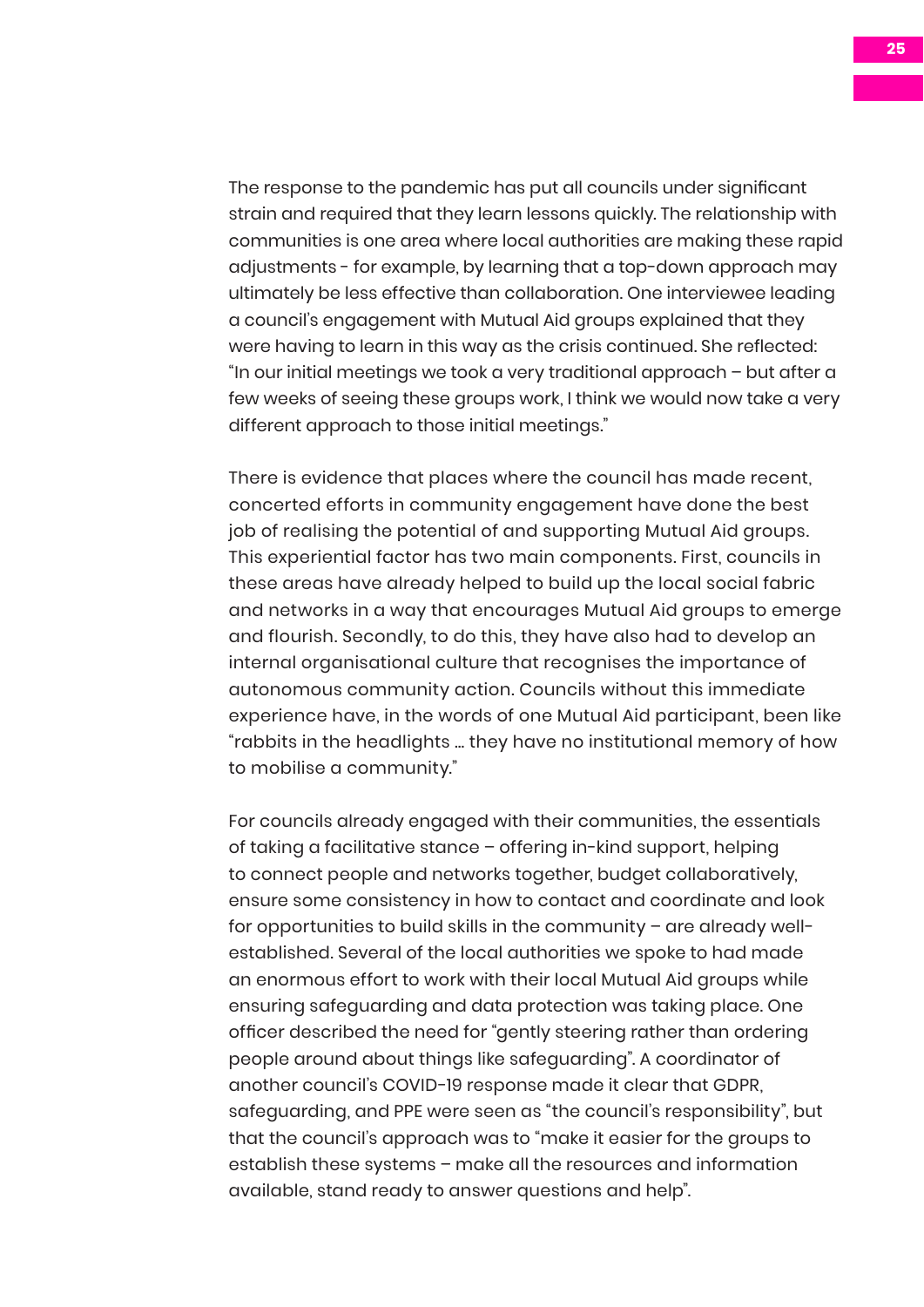### **A practical and light-touch approach produces the best results.**

In our research we contacted several groups that had benefited from a facilitative approach on the council side. Interestingly, we also encountered several which had already implemented such sophisticated data protection and safety policies that the local council was comfortable simply allowing them to continue their work without any intervention or guidance. The significant measures from local government have differed from place to place, but examples of good practice include:

- Willingness to reorganise some council operations in a way that makes interaction with community organisations easier – for example, as in the case of several councils, by moving their coordination and networking efforts down to a more granular scale of operations.
- Explicitly helping Mutual Aid groups to keep track of any people with with longer-term service needs, so that those people do not 'slip through the cracks' of council service provision in future and the community groups can keep working without worrying about what will happen to all of the people they are supporting.
- Proactively connecting people with resources, existing networks, and other voluntary or charitable groups – but without insisting that everyone follows the council's own plan while doing so.
- Providing spaces and digital infrastructure to help groups organise, interact, and plan their activities. Investment in useful platforms for interaction with the local authority has been a powerful tool in a crisis which necessitates that most people spend much of their time at home.
- Supplying practical help that new groups will struggle to organise and resource by themselves. Examples include councils providing a float to cover the gap between expenditure and income as a Mutual Aid group buys medicines and food and is then paid back retrospectively (a simple but effective safeguarding measure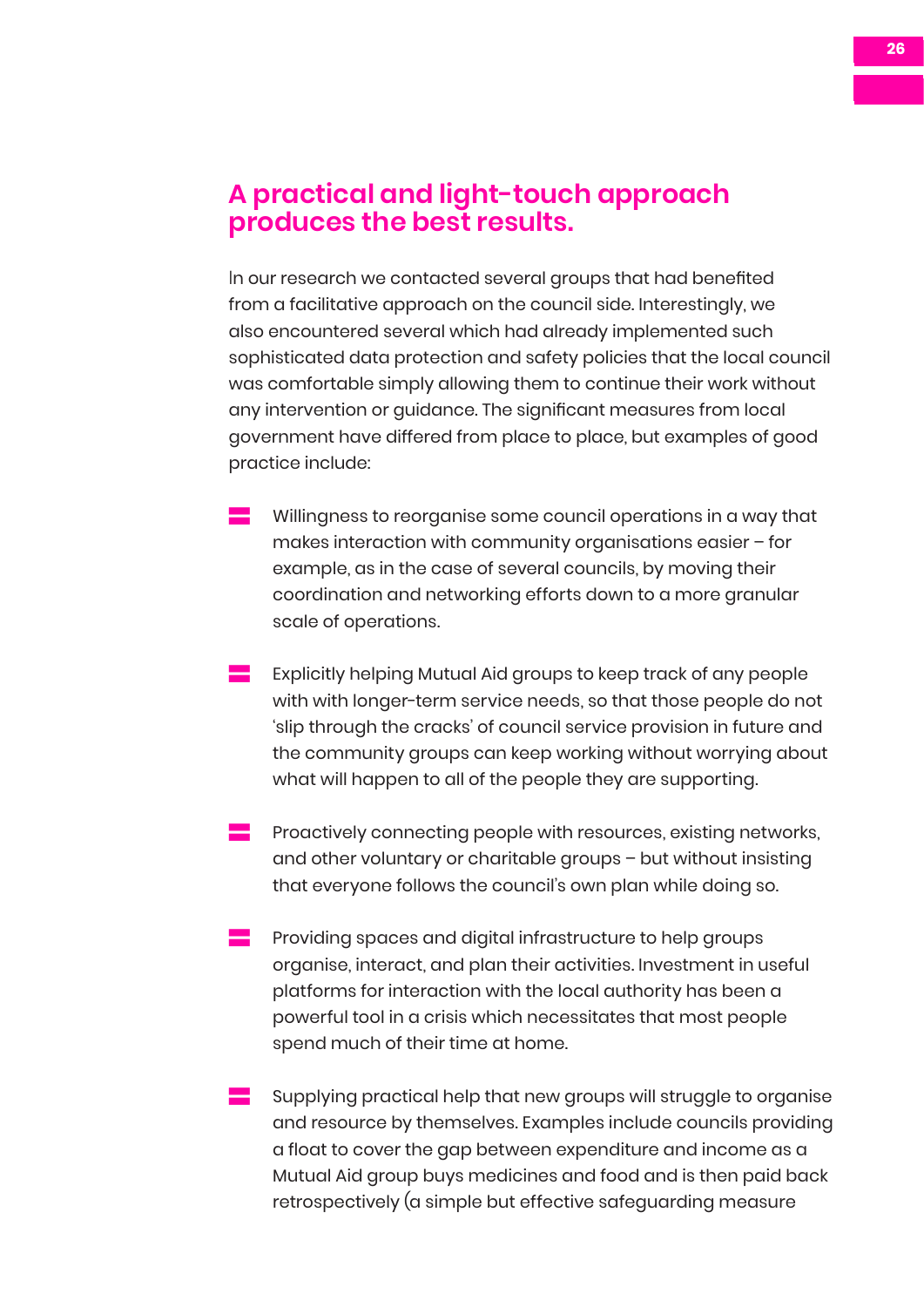that would otherwise be impossible), or supplying mobile phones to allow groups to set up help lines and card readers to make payments simpler and safer.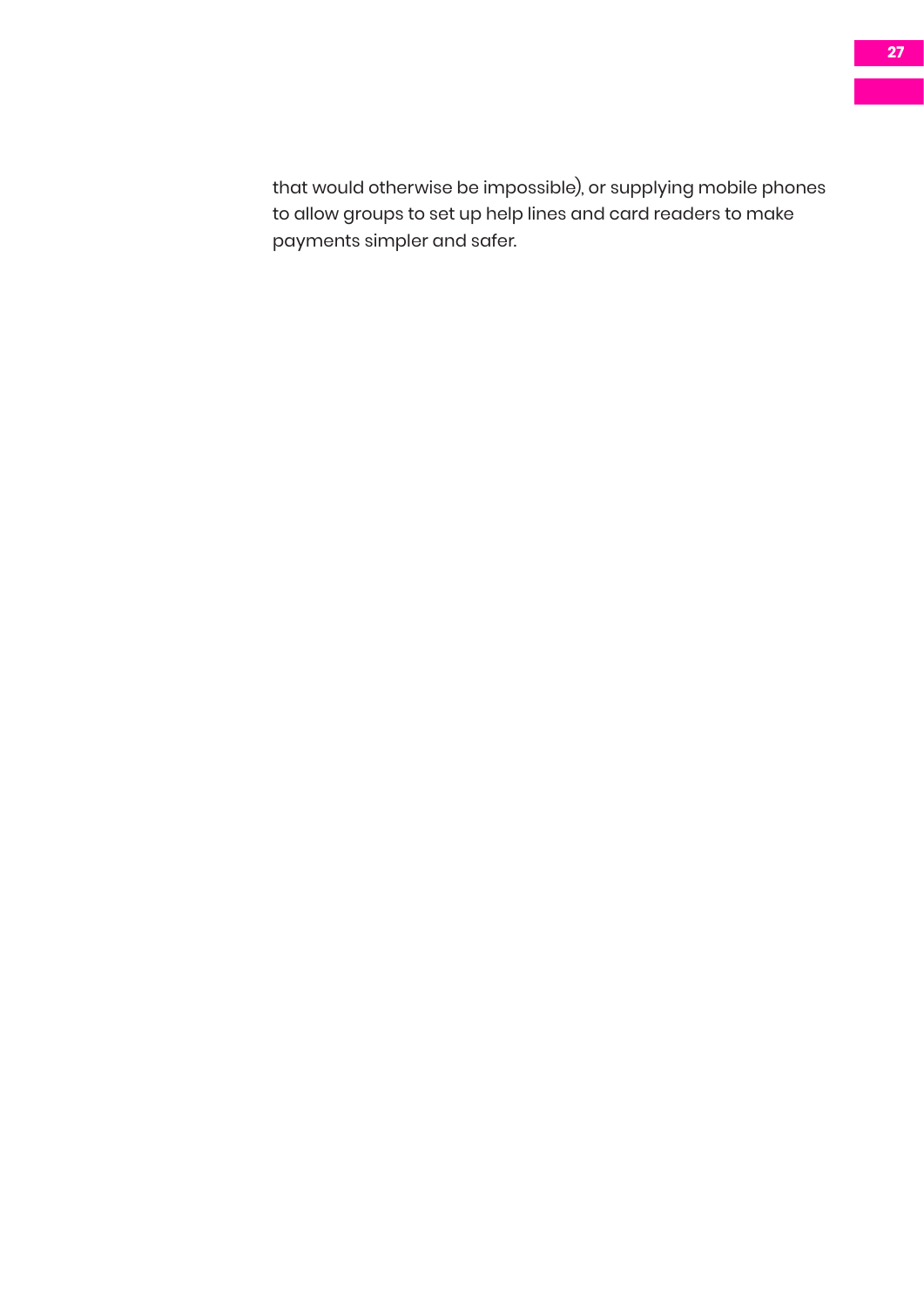## <span id="page-27-0"></span>WHAT CAN WE LEARN FROM THE MUTUAL AID GROUPS?

**This report has identified many new insights from the experience of Mutual Aid groups and those that have interacted with them during the pandemic. In this section we summarise five key lessons for policymakers, local authorities, and the mobilised communities at the heart of the Mutual Aid phenomenon.**

## **1. Mutual Aid groups have been crucial to our society's COVID-19 response**

These groups are not a 'nice-to-have'- they are of decisive importance to the health and welfare of thousands of people. There is evidence that councils recognise this - NLGN's Leadership Index survey found that 95 per cent of council leaders and chief executives saw community groups as being significant or very significant in their COVID-19 response.**<sup>14</sup>**

The reality is that many vulnerable people would simply not survive this crisis without the work that is being done – autonomously and voluntarily – by Mutual Aid groups.

The work has made the Government's shielding and social distancing policies possible to sustain in practice. In the small sample of groups studied for this piece, we have heard of food and medicine being supplied to thousands of vulnerable, impoverished, or shielding households. Beyond this, Mutual Aid groups are also responding to other needs, and are working to tackle loneliness, setting up helplines, and offering informal yet valuable social and emotional support.

We know from our interviews that in the early days of lockdown, neither councils nor the conventional voluntary sector was agile enough to get the right help to the right people straight away. Only the community

14 ['NLGN Leadership Index, May 2020'.](http://www.nlgn.org.uk/public/wp-content/uploads/Leadership-Index_MAY-2020.pdf) NLGN, (2020). [http://www.nlgn.org.uk/public/wp-content/](http://www.nlgn.org.uk/public/wp-content/uploads/Leadership-Index_MAY-2020.pdf) [uploads/Leadership-Index\\_MAY-2020.pdf](http://www.nlgn.org.uk/public/wp-content/uploads/Leadership-Index_MAY-2020.pdf) (accessed23/06/20).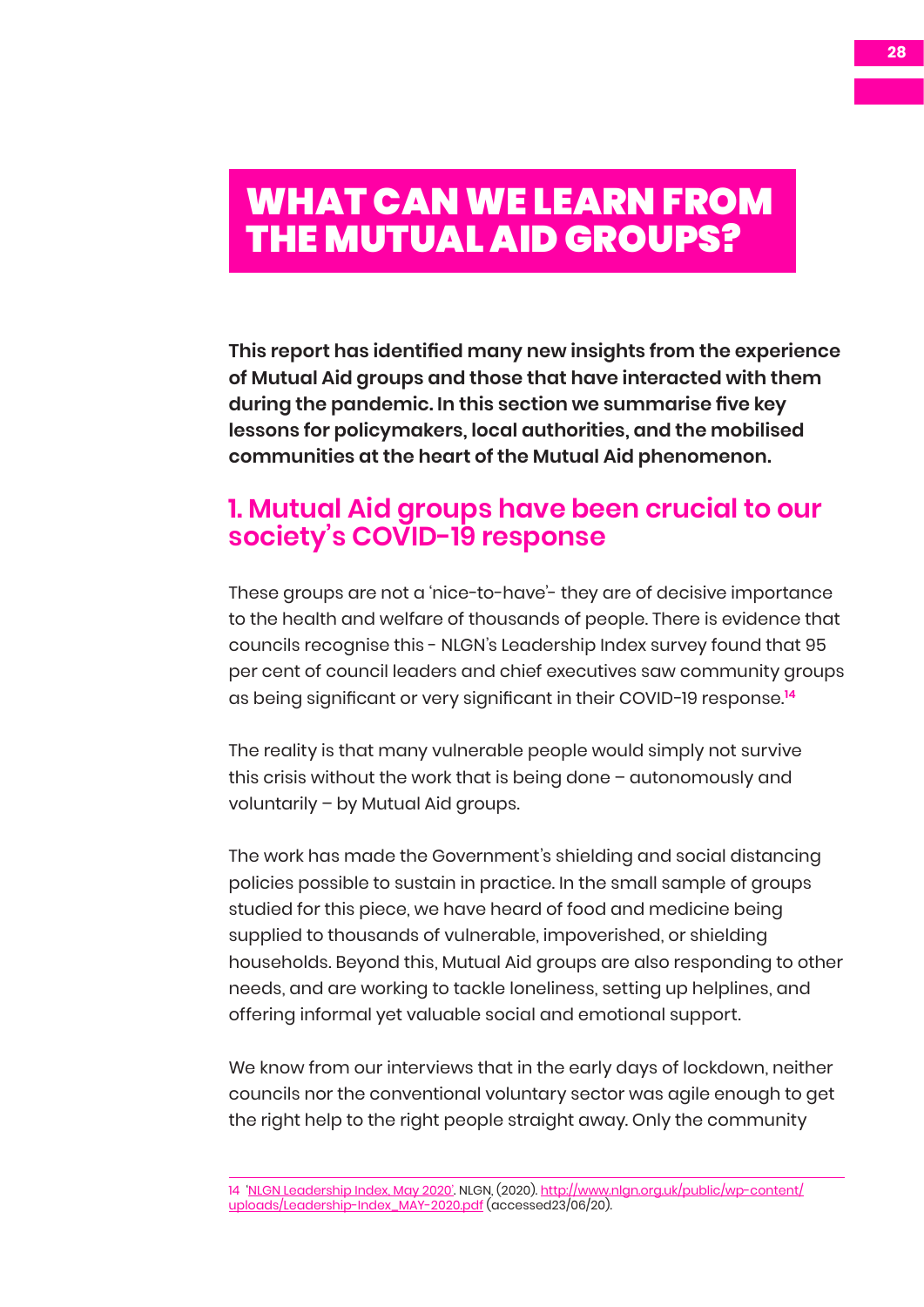could respond with the flexibility and immediacy required, and this informal effort has proved to be vital.

## **2. Mutual Aid groups illustrate the wider potential of community power**

The real, pivotal impact that Mutual Aid groups have had during this crisis demonstrates the potential of community power. More specifically, it demonstrates the potential of a less formal, communityled, and more human way of thinking about responding to people's needs, outside of the traditional public service framework that is the established and dominant model of deploying support. With extraordinary speed, the most successful of these groups identified the most critical needs in their communities and met them with a holistic approach that has strengthened the local social fabric and improved all participants' wellbeing in a time of crisis.

The concept of mutualism, with its emphasis on horizontal relationships and two-way commitments between people, represents a radical divergence from both traditional public services and traditional volunteerism.**<sup>15</sup>** In this sense, Mutual Aid groups have offered us a glimpse of something powerful and different.

## **3. Mutual Aid groups reveal the importance of the attitude of local government**

The attitude of the local council has a clear impact on the success and sustainability of community groups. If determined to manage and control everything, a local authority will often suffocate the efforts of informal groups. Communities' efforts can also be made far more difficult if they are faced with indifference, disinterest, or micromanagement. The work of truly facilitative councils – those that seek to partner with and support the will of the local community – should stand out as one of the central accomplishments of the COVID-19 response.

We have also learned from our conversations with people in these groups that many of them see themselves as working around the

15 Spade, D. (2020). '[Solidarity Not Charity: Mutual Aid for Mobilization and Survival](https://read.dukeupress.edu/social-text/article/38/1 (142)/131/160175/Solidarity-Not-CharityMutual-Aid-for-Mobilization).' Social Text, 38(1(142)), 131-151. https://read.dukeupress.edu/social-text/article/38/1 (142)/131/160175/Solidarity-Not-CharityMutual-Aid-for-Mobilization (accessed 23/06/20).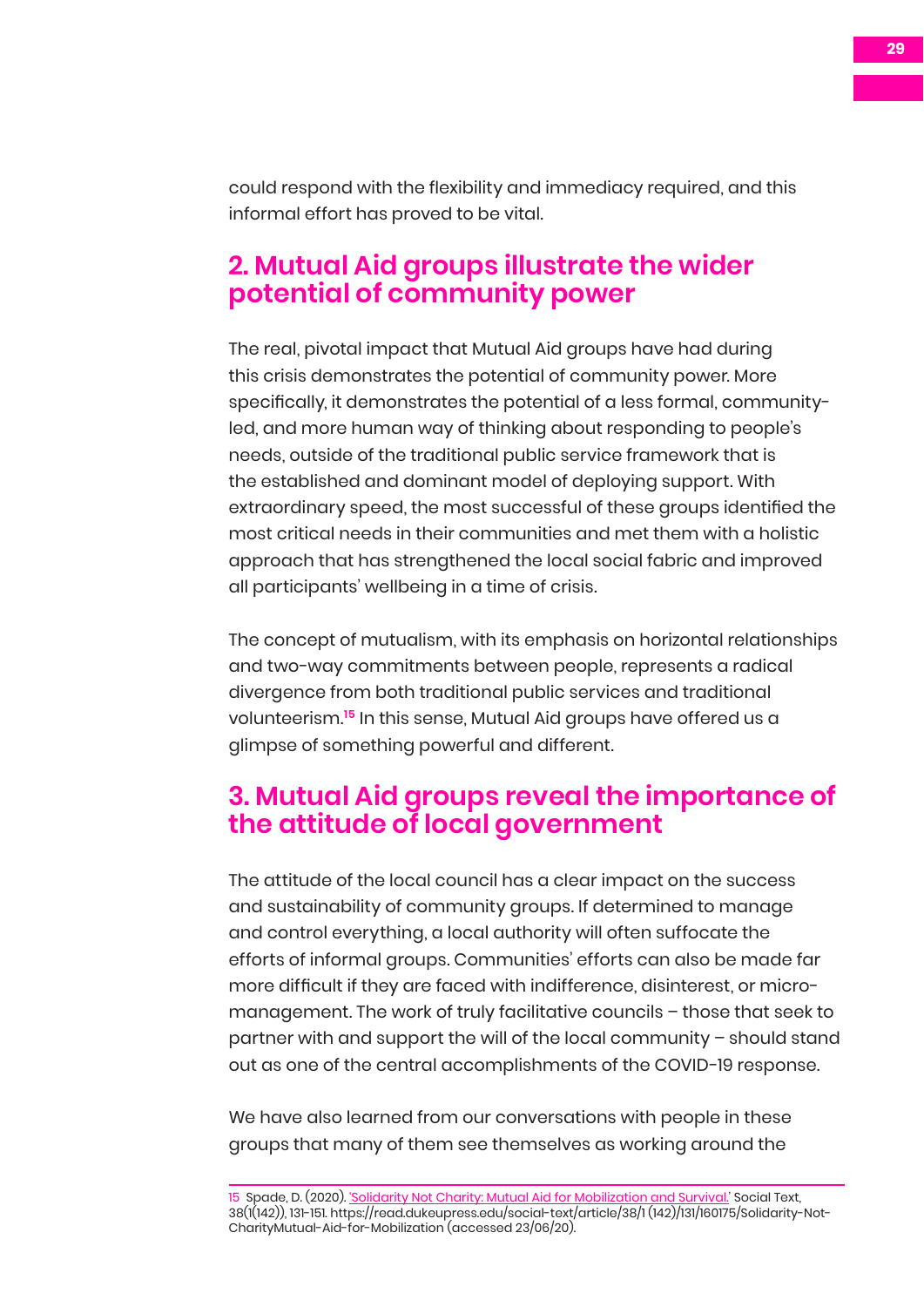existing landscape of public services – often doing the work that service providers have proven unwilling or unable to do. In that sense, these groups, and the activities they are performing, serve as something of a map of insufficiency. The best councils are already learning from Mutual Aid groups in order to capture new evidence of need, and are thinking creatively about what the best ways of addressing it will be in the difficult times ahead.

## **4. Where social capital is more developed and working age people have more time, these groups function with more ease**

It is not enough to say that communities are simply rushing to plug the gaps left by public services. Indeed, to do so could be misconstrued as a justification for regressive austerity policies. As previously discussed, there is some evidence to suggest that Mutual Aid groups have mapped the distribution of social capital across the UK, with richer, younger and better educated areas seeing more groups per capita (although community action in more deprived areas may not be conducted under the Mutual Aid banner). Their emergence has also clearly been driven by their role as a public-spirited outlet for people who find their working lives put on hold by the pandemic, for example through the furlough scheme.

This means that those seeking to build community-led models of public service delivery need to be mindful of proactively building social capital and community assets, and of mobilising communities as a first step in any process of redesign. Communities should be empowered as the authors of their own objectives rather than a desperate sticking-plaster over a failing system. And as our society moves towards recovery, we should remember what so many people chose to do when they suddenly had more 'free' time on their hands. This should have implications for many looming policy debates, particularly around the future of work, automation and universal basic income.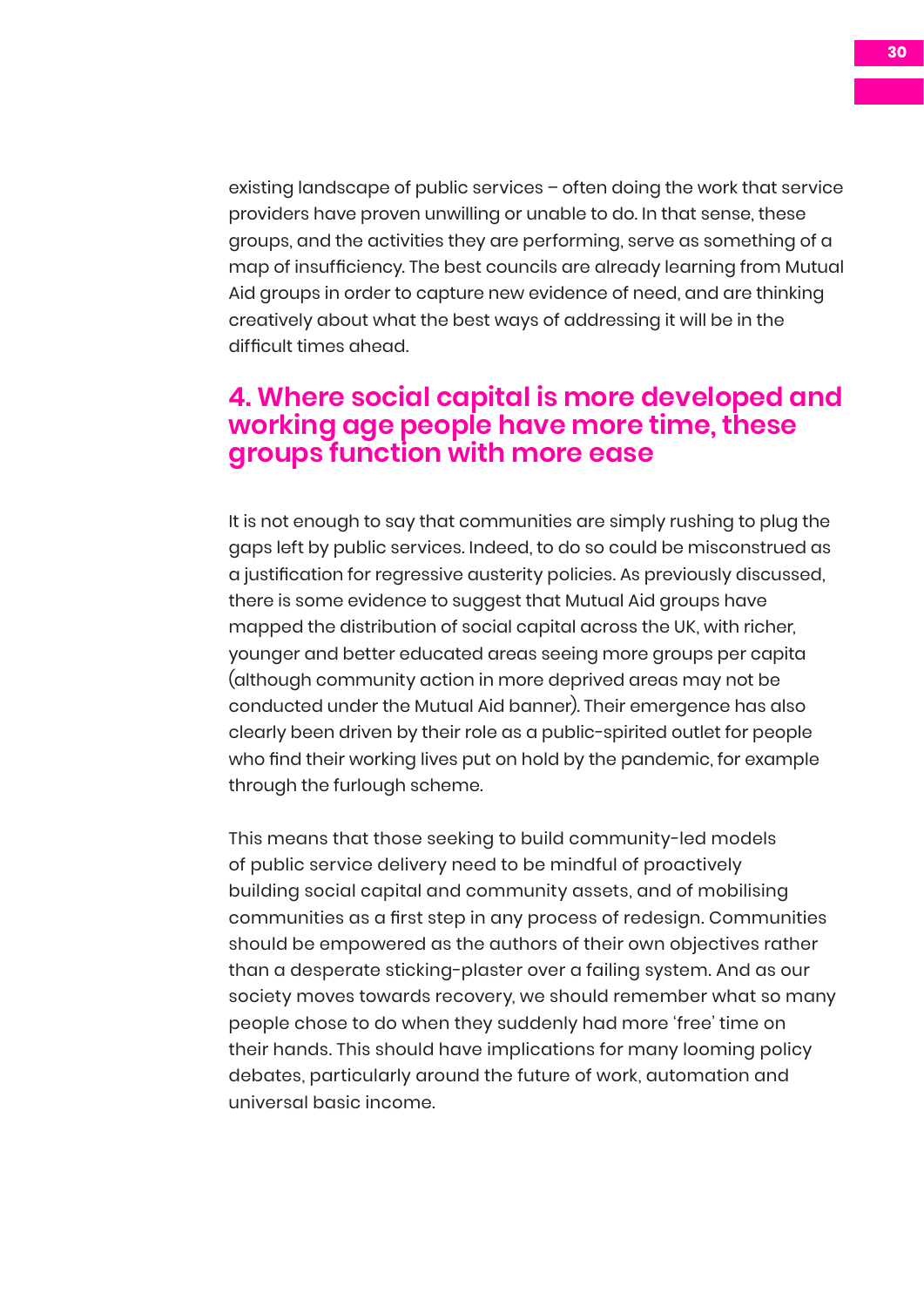### **5. Central government has struggled to connect with mutual aid groups ‒ small scale is key**

Mutual Aid groups demonstrate the power of a highly localised approach to supporting communities. This is a scale where more people can be involved to a greater extent, and where they can respond more directly to the specific conditions in their area. These groups also show how voluntary and informal efforts often function most effectively when they are relatively focused.

By contrast, our research reveals a wide perception that central government has failed to capture the sheer potential generated by the community response to the crisis. One well-placed council officer told us that, in their large and population-dense area, more than 2,500 volunteers had signed up to the NHS 'GoodSAM' volunteer register – but over the course of six weeks fewer than 30 tasks had been assigned to them. Elsewhere, Mutual Aid participants described their attempts to engage with these large-scale efforts as "too slow" and "disappointing".

Successful Mutual Aid groups seem to have certain basic similarities in terms of design, suggesting the existence of a rough 'recipe for success'. One factor which many of the groups we spoke to felt was important to consider was scale. Some Mutual Aid groups have quite deliberately confined themselves to working only within a small geographic area, as that is where they feel the natural boundaries of community exist. Trying to bridge areas which have discrete communities can prove challenging organisationally and operationally, and trying to be too large too quickly can knock a group off track if it is still developing. Similarly, attempting to engage in too wide an array of activities too early can cause problems.

By limiting itself to a relatively discrete offer, a group has the chance to perfect what it does, and build momentum and competence in the process. This in turn will help them build up trust within the wider community, and with local stakeholders such as the council, voluntary sector and businesses.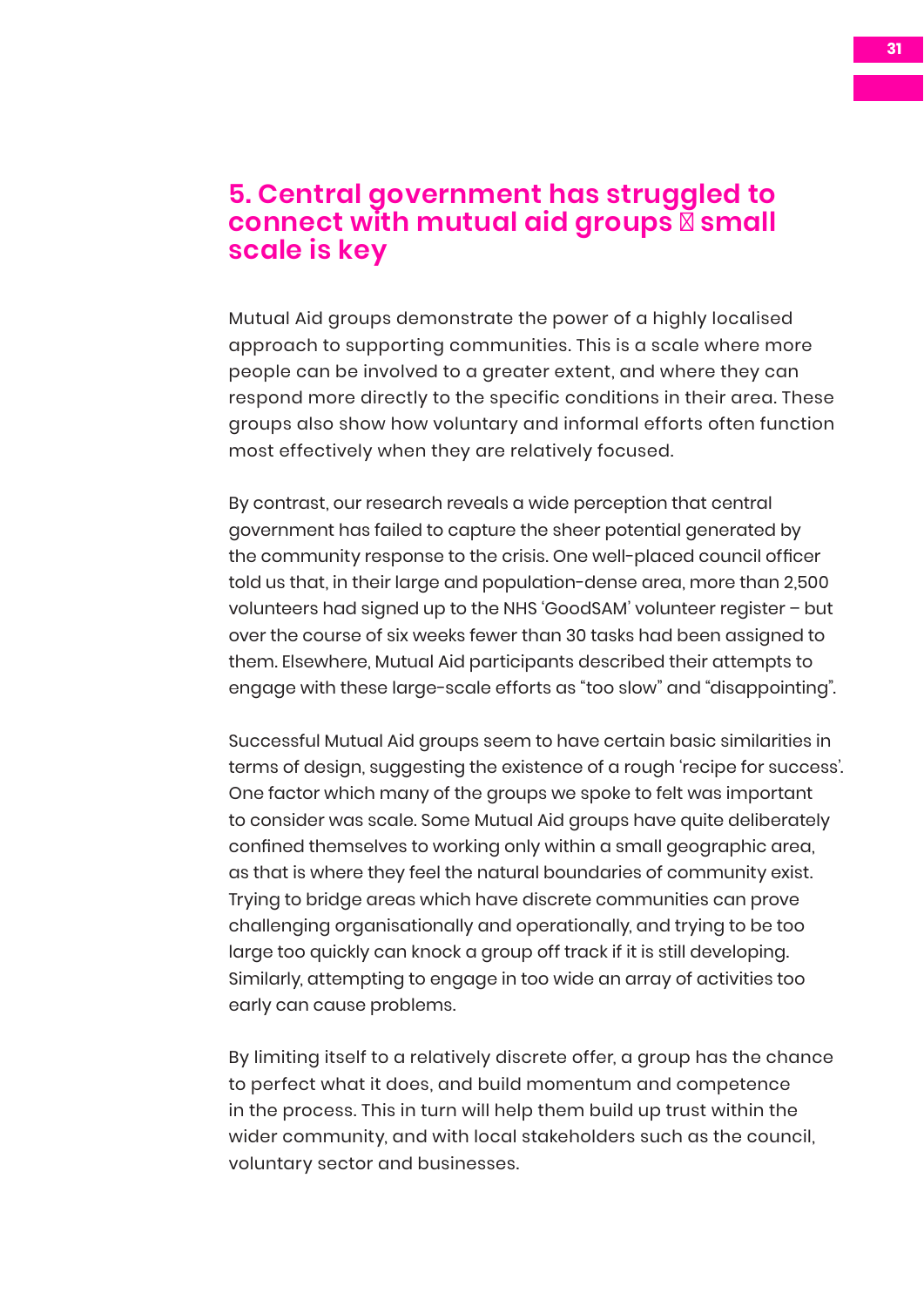## <span id="page-31-0"></span>THE FUTURE OF MUTUAL AID GROUPS IN THE UK

**In order for Mutual Aid groups and local government to act on these lessons, and for the long-term potential of this movement to be harnessed, our research suggests that meaningful support will be needed. We outline here a few core recommendations which would serve to underpin the evolution of Mutual Aid beyond the crisis.**

## **1. Councils should play a facilitating role as Mutual Aid groups evolve**

Building on the lessons from this research, councils need to understand their role is pivotal to maximising the impact of Mutual Aid groups. As the groups evolve, councils should recognise their distinctive value and respond by seeking to support them in a trusting and creative way. By using their expertise of the local context, councils can avoid the pitfalls of being either too controlling or doing nothing at all. As we have seen, Mutual Aid is beneficial to the people involved because it shifts their role from passive recipients to active participants. This lesson can be applied to a wider set of council activity than crisis response.

As Mutual Aid groups evolve after the immediate crisis, councils should understand their unique facilitating role which seeks to only provide what the groups may not have the expertise for (such as safeguarding or referrals in to statutory services). In this way, they can free the groups to do what they do best – informal, flexible and adaptive peer support. In turn, central government needs to understand that councils are best placed to provide this facilitating role, because nationally-led initiatives are too remote and disconnected from this hyper-local neighbourhood activity.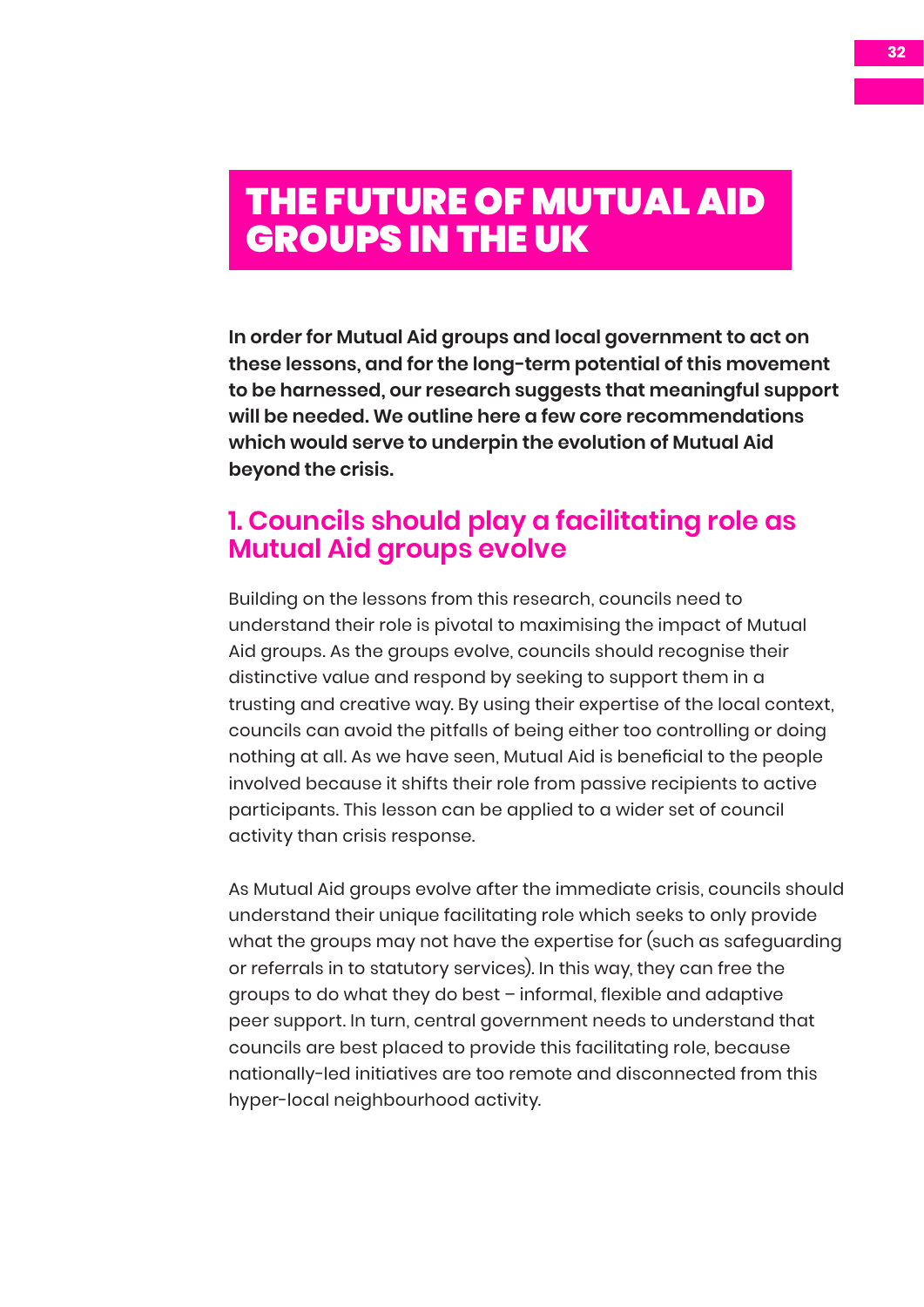## **2. The creation of a community support financial package for local government**

Government should invest in Mutual Aid by investing in local government. As we have argued, councils can play a crucial role in the success of Mutual Aid groups by connecting groups and volunteers, and by providing spaces, resources, expertise and funding. Given the growing funding crisis brought on by years of budget cuts, in addition to the costs and lost revenue relate to Covid-19 and lockdown, most councils will not be able to afford this kind of support without additional funding from central government. To ensure councils can play a proactive role, this package should include provision to support community development teams and to train wider staff in communitycentred approaches.

## **3. Employment policy and practice that supports flexible working, giving workingaged people more time to volunteer**

After the pandemic, the employee furlough schemes and small businesses packages which fed into the voluntary backbone of many Mutual Aid groups will end, as we seek recovery and economic renewal. The growth of social capital and the resilience of communities would be reinforced by the emergence of more flexible working practices and more guaranteed free time for working-age people. There are ongoing debates about the potential for a reduced working week or the provision of a universal basic income.**<sup>16</sup>** The promise of more free time for community power and mutualism should form a core part of these considerations as future policy responses are developed.

<sup>16</sup> See, for example, Taylor, M. & Painter, A., 'A Year of Stabilisation to Build Bridges to the Future', RSA, 2020, <https://www.thersa.org/discover/publications-and-articles/rsa-blogs/2020/05/stabilisation-transition-bridges> (accessed 29/06/20).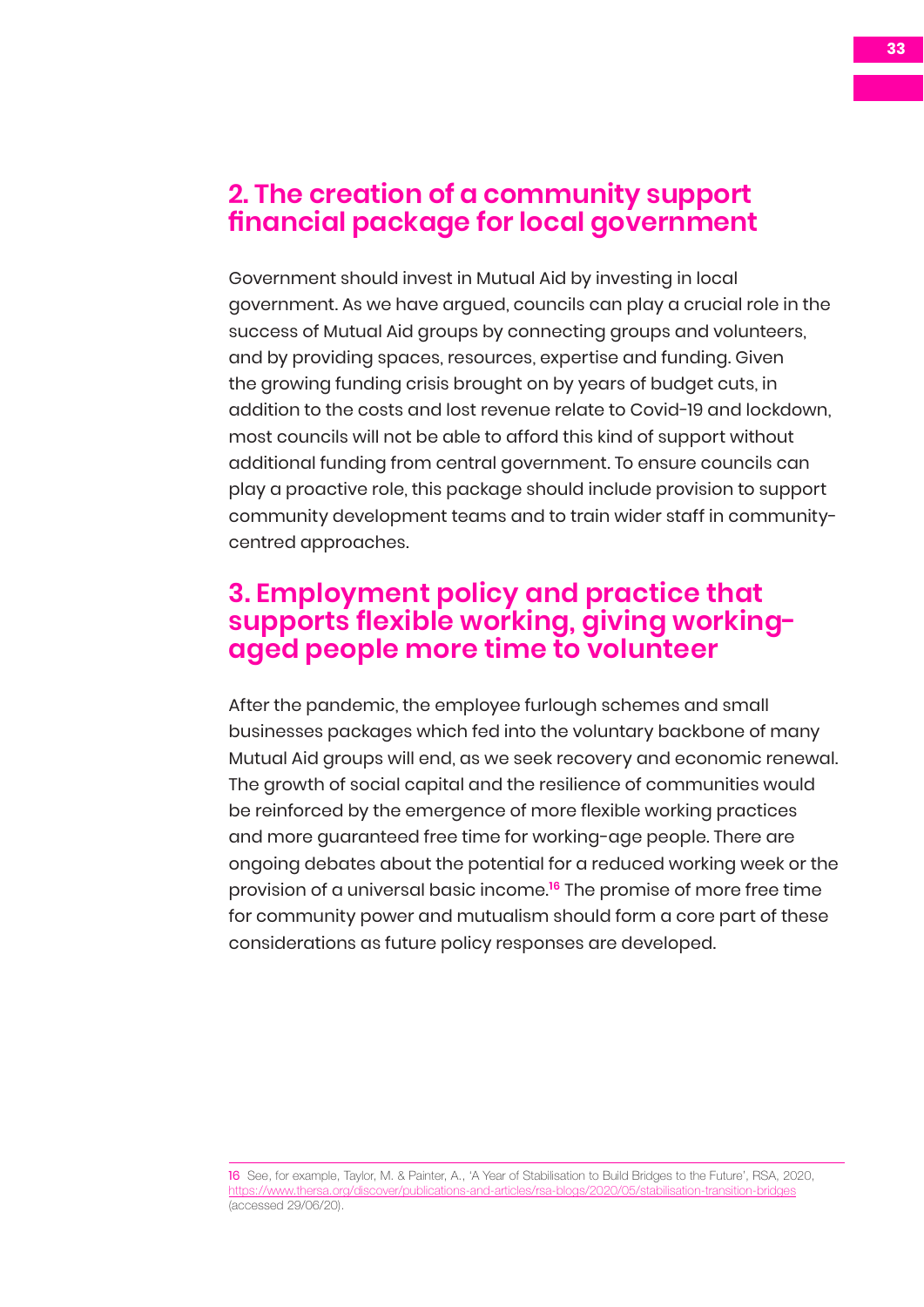## <span id="page-33-0"></span>CONCLUSION

**This report has presented a snapshot of a movement in its infancy. Nonetheless, in the short time they have existed, COVID-19 Mutual Aid groups have offered an invaluable insight into the dynamics and potential of community power, and into how it interacts with local and national government. In so doing, they offer a road map for those interested in transforming public service delivery through similar community power initiatives.** 

We are encouraged that so much research and scholarship is beginning to appear around the Mutual Aid phenomenon. The deepest lessons will surely emerge in the months ahead - as well as some sense of how much our centralised state and institutions will learn from the experience of a crisis that has shown, again and again, the importance of diverse, distributed, and informal efforts.

Future studies will be able to overcome some research limitations – for example, the enormous challenge of interviewing Mutual Aid participants operating away from digital infrastructure and under conditions of lockdown – in a way that this report could not.

Looking to the long term, it is impossible to know quite what will happen to Mutual Aid groups, or what the energy they represent will eventually lead to. While shielding persists – at the time of writing, UK policy is that the most vulnerable people should continue to self-isolate until August 2020 at the earliest – there will certainly be a sustained demand for the services that these groups continue to provide.**<sup>17</sup>** However, it seems plausible to suggest, even if life as 'normal' could return tomorrow, that this movement will produce an enduring legacy. It has created social bonds in communities that did not previously exist. These bonds will not simply be 'unmade', just because the crisis eases off. Where these groups have formed, they have changed the landscape of their communities, and this will be consequential.

<sup>17</sup> As evidenced by, for example, analytics from UK Mutual Aid: <http://report.mutualaid.co.uk/> (accessed 25/06/20).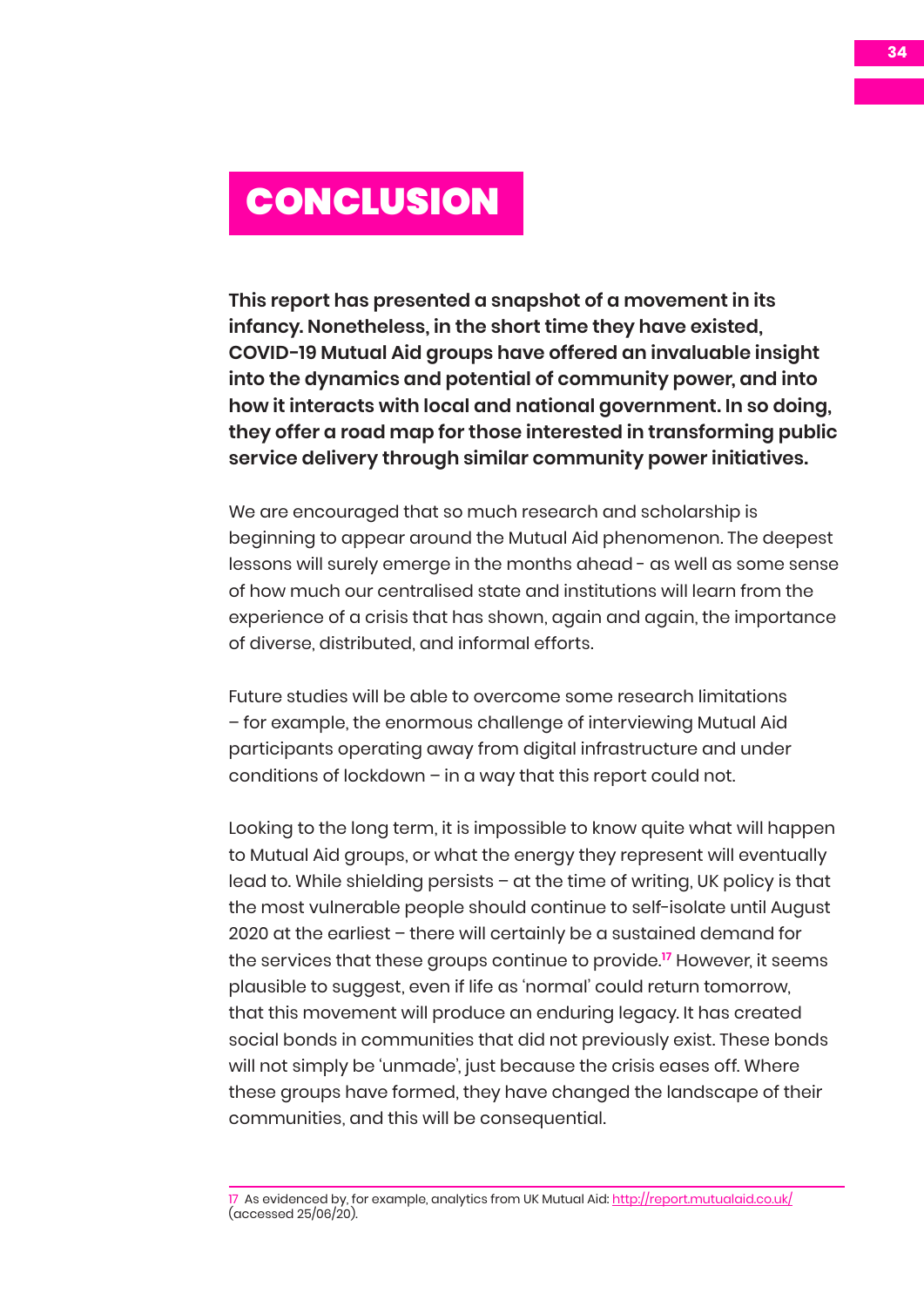## <span id="page-34-0"></span>APPENDIX: METHODS

**This report has been informed by two principle methodological approaches. These are:**

- **A review of the relevant literature**, including the emerging literature on the subject of COVID-19 Mutual Aid groups, as well as relevant work on community mobilisation, community power, and the interactions between communities and the state.
- **E** Observational research of the interactions of Mutual Aid groups that use public social media platforms to organise and communicate.
- **Interviews** with people in Mutual Aid groups, as well as with people who have been interacting with these groups either in local government or the third sector.

These approaches were, to a minor extent, then supplemented by the observations and experiences of NLGN staff who have participated in Mutual Aid groups.

A future, retrospective study of the COVID-19 Mutual Aid phenomenon would be well placed to engage a larger and more representative sample of these groups - reaching, for example, those groups that do not necessarily self-define as 'Mutual Aid' or those that are not primarily organised online.